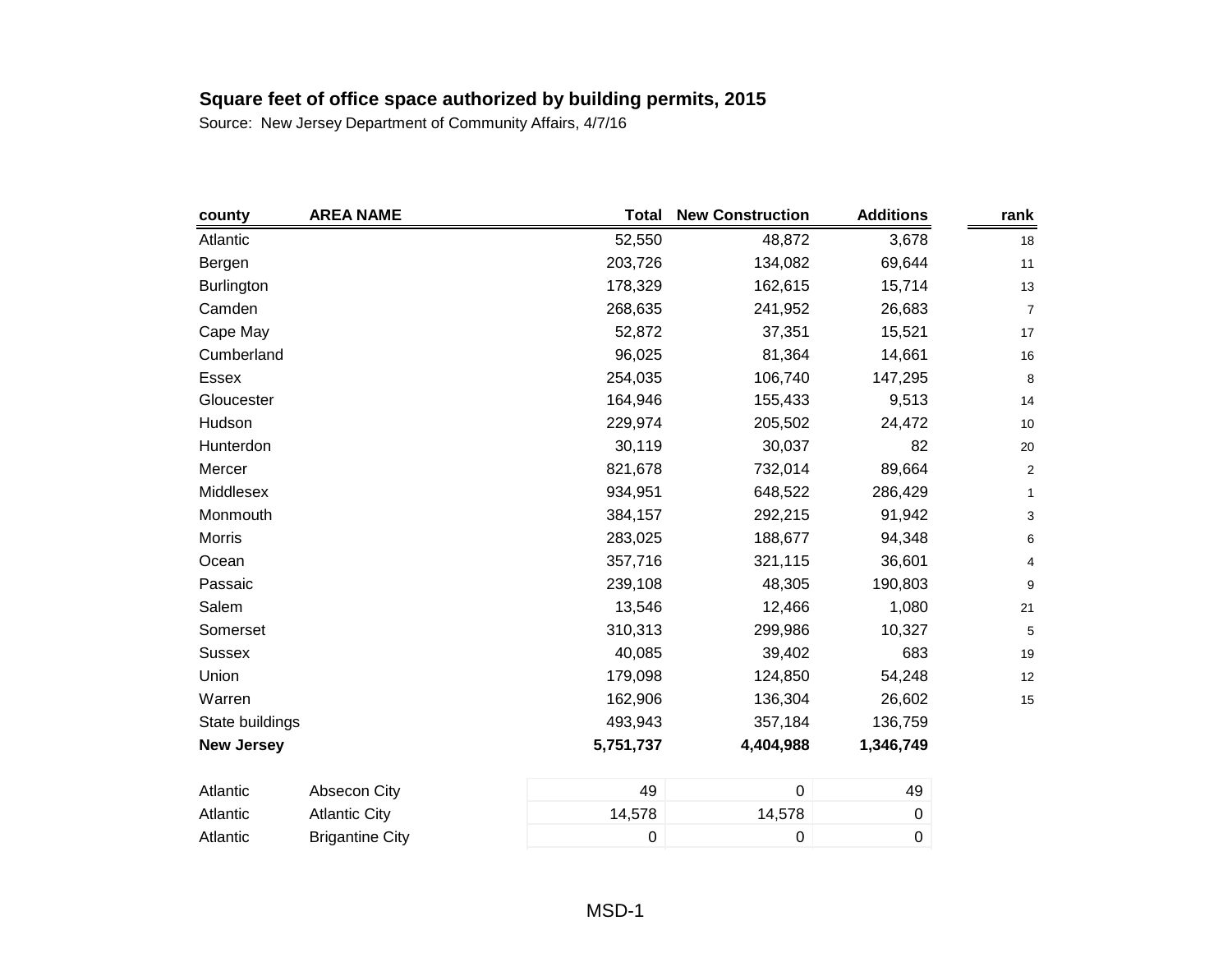| county   | <b>AREA NAME</b>            | <b>Total</b> | <b>New Construction</b> | <b>Additions</b> | rank |
|----------|-----------------------------|--------------|-------------------------|------------------|------|
| Atlantic | Buena Borough               | 3,850        | 3,850                   | 0                |      |
| Atlantic | <b>Buena Vista Township</b> | 4,980        | 4,980                   | 0                |      |
| Atlantic | Corbin City                 | $\Omega$     | 0                       | 0                |      |
| Atlantic | Egg Harbor City             | $\mathbf 0$  | 0                       | 0                |      |
| Atlantic | Egg Harbor Township         | 19,157       | 18,955                  | 202              |      |
| Atlantic | <b>Estell Manor City</b>    | 0            | 0                       | 0                |      |
| Atlantic | Folsom Borough              | $\mathbf 0$  | 0                       | 0                |      |
| Atlantic | <b>Galloway Township</b>    | 5,368        | 5,000                   | 368              |      |
| Atlantic | Hamilton Township           | $\mathbf 0$  | 0                       | 0                |      |
| Atlantic | Hammonton Town              | 1,862        | 1,508                   | 354              |      |
| Atlantic | Linwood City                | $\mathbf 0$  | 0                       | 0                |      |
| Atlantic | Longport Borough            | $\mathbf 0$  | $\pmb{0}$               | 0                |      |
| Atlantic | Margate City                | 2,102        | $\mathbf 1$             | 2,101            |      |
| Atlantic | Mullica Township            | $\mathbf 0$  | 0                       | 0                |      |
| Atlantic | Northfield City             | 604          | $\pmb{0}$               | 604              |      |
| Atlantic | Pleasantville City          | $\pmb{0}$    | $\pmb{0}$               | 0                |      |
| Atlantic | Port Republic City          | $\mathbf 0$  | 0                       | 0                |      |
| Atlantic | <b>Somers Point City</b>    | $\pmb{0}$    | $\pmb{0}$               | 0                |      |
| Atlantic | <b>Ventnor City</b>         | $\pmb{0}$    | 0                       | 0                |      |
| Atlantic | <b>Weymouth Township</b>    | $\mathbf 0$  | $\pmb{0}$               | 0                |      |
| Bergen   | Allendale Borough           | $\mathbf 0$  | $\pmb{0}$               | 0                |      |
| Bergen   | Alpine Borough              | $\mathbf 0$  | 0                       | 0                |      |
| Bergen   | Bergenfield Borough         | $\mathbf 0$  | $\mathbf 0$             | 0                |      |
| Bergen   | Bogota Borough              | $\mathbf 0$  | $\pmb{0}$               | 0                |      |
| Bergen   | Carlstadt Borough           | $\mathbf 0$  | $\pmb{0}$               | 0                |      |
| Bergen   | Cliffside Park Borough      | $\pmb{0}$    | $\pmb{0}$               | 0                |      |
| Bergen   | Closter Borough             | 0            | 0                       | 0                |      |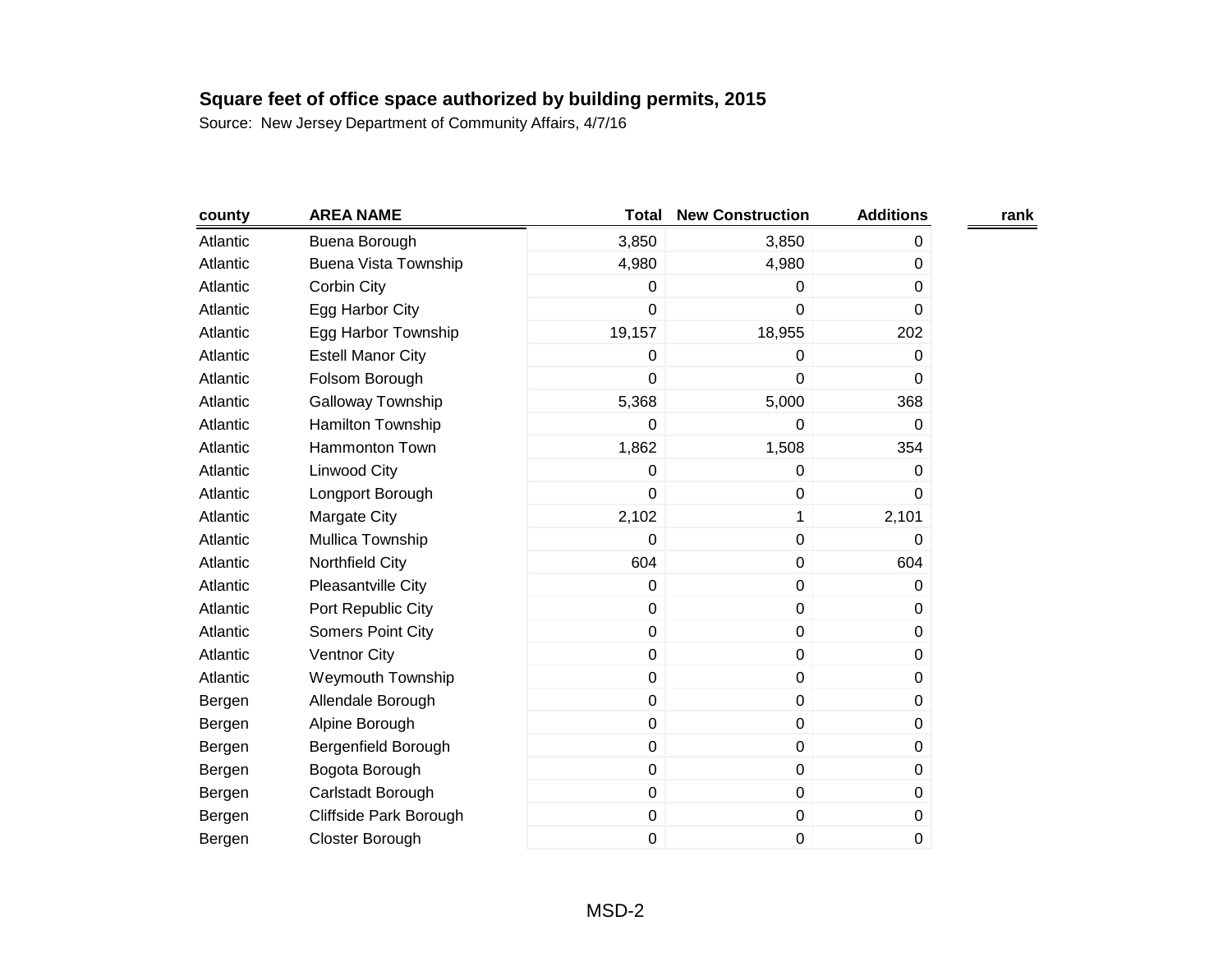| county | <b>AREA NAME</b>                | <b>Total</b>   | <b>New Construction</b> | <b>Additions</b> | rank |
|--------|---------------------------------|----------------|-------------------------|------------------|------|
| Bergen | Cresskill Borough               | $\mathbf 0$    | 0                       | 0                |      |
| Bergen | Demarest Borough                | $\mathbf 0$    | $\mathbf 0$             | 0                |      |
| Bergen | Dumont Borough                  | $\mathbf 0$    | 0                       | 0                |      |
| Bergen | Elmwood Park Borough            | 3,500          | $\pmb{0}$               | 3,500            |      |
| Bergen | East Rutherford Borough         | 5,441          | 0                       | 5,441            |      |
| Bergen | Edgewater Borough               | 49,699         | 49,699                  | 0                |      |
| Bergen | Emerson Borough                 | 0              | 0                       | 0                |      |
| Bergen | <b>Englewood City</b>           | $\overline{0}$ | 0                       | 0                |      |
| Bergen | <b>Englewood Cliffs Borough</b> | 13,019         | $\pmb{0}$               | 13,019           |      |
| Bergen | Fair Lawn Borough               | 0              | $\pmb{0}$               | 0                |      |
| Bergen | Fairview Borough                | 3,322          | 0                       | 3,322            |      |
| Bergen | Fort Lee Borough                | 0              | $\pmb{0}$               | 0                |      |
| Bergen | Franklin Lakes Borough          | $\pmb{0}$      | $\pmb{0}$               | 0                |      |
| Bergen | <b>Garfield City</b>            | $\mathbf 0$    | 0                       | 0                |      |
| Bergen | Glen Rock Borough               | $\mathbf 0$    | $\mathbf 0$             | 0                |      |
| Bergen | Hackensack City                 | 5,740          | 5,740                   | 0                |      |
| Bergen | Harrington Park Borough         | $\pmb{0}$      | 0                       | 0                |      |
| Bergen | Hasbrouck Heights Borough       | $\mathbf 0$    | $\pmb{0}$               | 0                |      |
| Bergen | Haworth Borough                 | 0              | 0                       | 0                |      |
| Bergen | Hillsdale Borough               | $\mathbf 0$    | $\pmb{0}$               | 0                |      |
| Bergen | Ho-Ho-Kus Borough               | $\mathbf 0$    | 0                       | 0                |      |
| Bergen | Leonia Borough                  | $\mathbf 0$    | 0                       | 0                |      |
| Bergen | Little Ferry Borough            | 597            | 0                       | 597              |      |
| Bergen | Lodi Borough                    | 6,874          | 0                       | 6,874            |      |
| Bergen | Lyndhurst Township              | 31,055         | 0                       | 31,055           |      |
| Bergen | Mahwah Township                 | 9,518          | 9,518                   | 0                |      |
| Bergen | Maywood Borough                 | 0              | 0                       | 0                |      |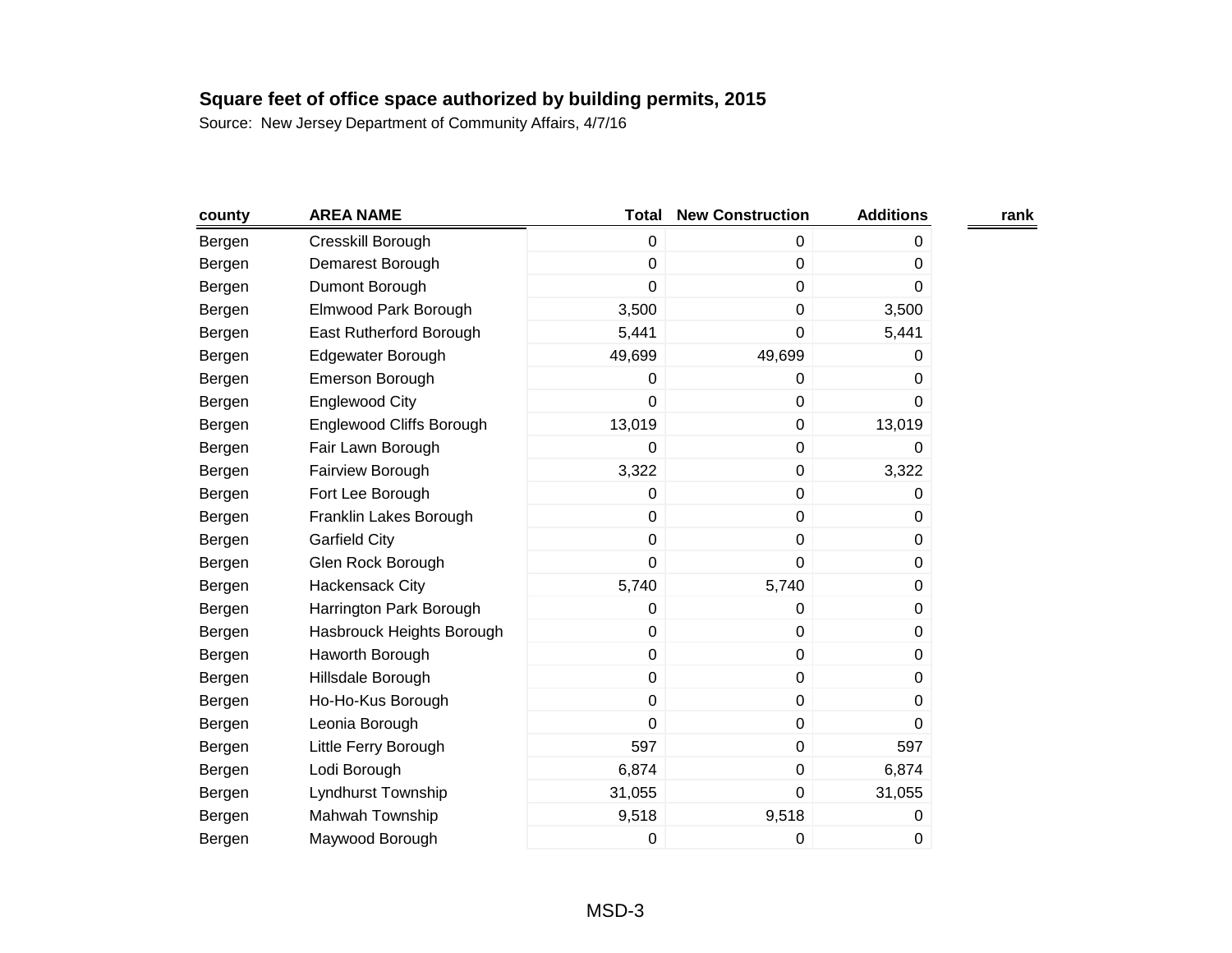| county | <b>AREA NAME</b>           | <b>Total</b>   | <b>New Construction</b> | <b>Additions</b> | rank |
|--------|----------------------------|----------------|-------------------------|------------------|------|
| Bergen | Midland Park Borough       | $\pmb{0}$      | 0                       | 0                |      |
| Bergen | Montvale Borough           | 1              | $\mathbf 0$             | 1                |      |
| Bergen | Moonachie Borough          | $\mathbf 0$    | $\mathbf 0$             | 0                |      |
| Bergen | New Milford Borough        | $\mathbf 0$    | $\pmb{0}$               | 0                |      |
| Bergen | North Arlington Borough    | $\mathbf 0$    | $\mathbf 0$             | 0                |      |
| Bergen | Northvale Borough          | $\pmb{0}$      | $\pmb{0}$               | 0                |      |
| Bergen | Norwood Borough            | $\pmb{0}$      | $\pmb{0}$               | 0                |      |
| Bergen | Oakland Borough            | $\mathbf 0$    | $\mathbf 0$             | 0                |      |
| Bergen | Old Tappan Borough         | 0              | $\pmb{0}$               | 0                |      |
| Bergen | Oradell Borough            | 3,107          | 3,107                   | 0                |      |
| Bergen | Palisades Park Borough     | $\overline{2}$ | $\overline{2}$          | 0                |      |
| Bergen | Paramus Borough            | 25,321         | 23,967                  | 1,354            |      |
| Bergen | Park Ridge Borough         | 2,200          | 2,200                   | 0                |      |
| Bergen | Ramsey Borough             | $\mathbf 0$    | $\mathbf 0$             | 0                |      |
| Bergen | Ridgefield Borough         | 4,549          | 4,549                   | 0                |      |
| Bergen | Ridgefield Park Village    | 0              | 0                       | 0                |      |
| Bergen | Ridgewood Village          | 1              | 1                       | 0                |      |
| Bergen | River Edge Borough         | 2,400          | 2,400                   | 0                |      |
| Bergen | <b>River Vale Township</b> | 5,500          | 5,500                   | 0                |      |
| Bergen | Rochelle Park Township     | 0              | 0                       | 0                |      |
| Bergen | Rockleigh Borough          | $\mathbf 0$    | $\mathbf 0$             | 0                |      |
| Bergen | Rutherford Borough         | $\mathbf 0$    | $\pmb{0}$               | 0                |      |
| Bergen | Saddle Brook Township      | $\pmb{0}$      | $\pmb{0}$               | 0                |      |
| Bergen | Saddle River Borough       | $\pmb{0}$      | $\pmb{0}$               | 0                |      |
| Bergen | South Hackensack Twp       | $\pmb{0}$      | $\pmb{0}$               | 0                |      |
| Bergen | <b>Teaneck Township</b>    | $\mathbf 0$    | 0                       | 0                |      |
| Bergen | <b>Tenafly Borough</b>     | 27,399         | 27,399                  | 0                |      |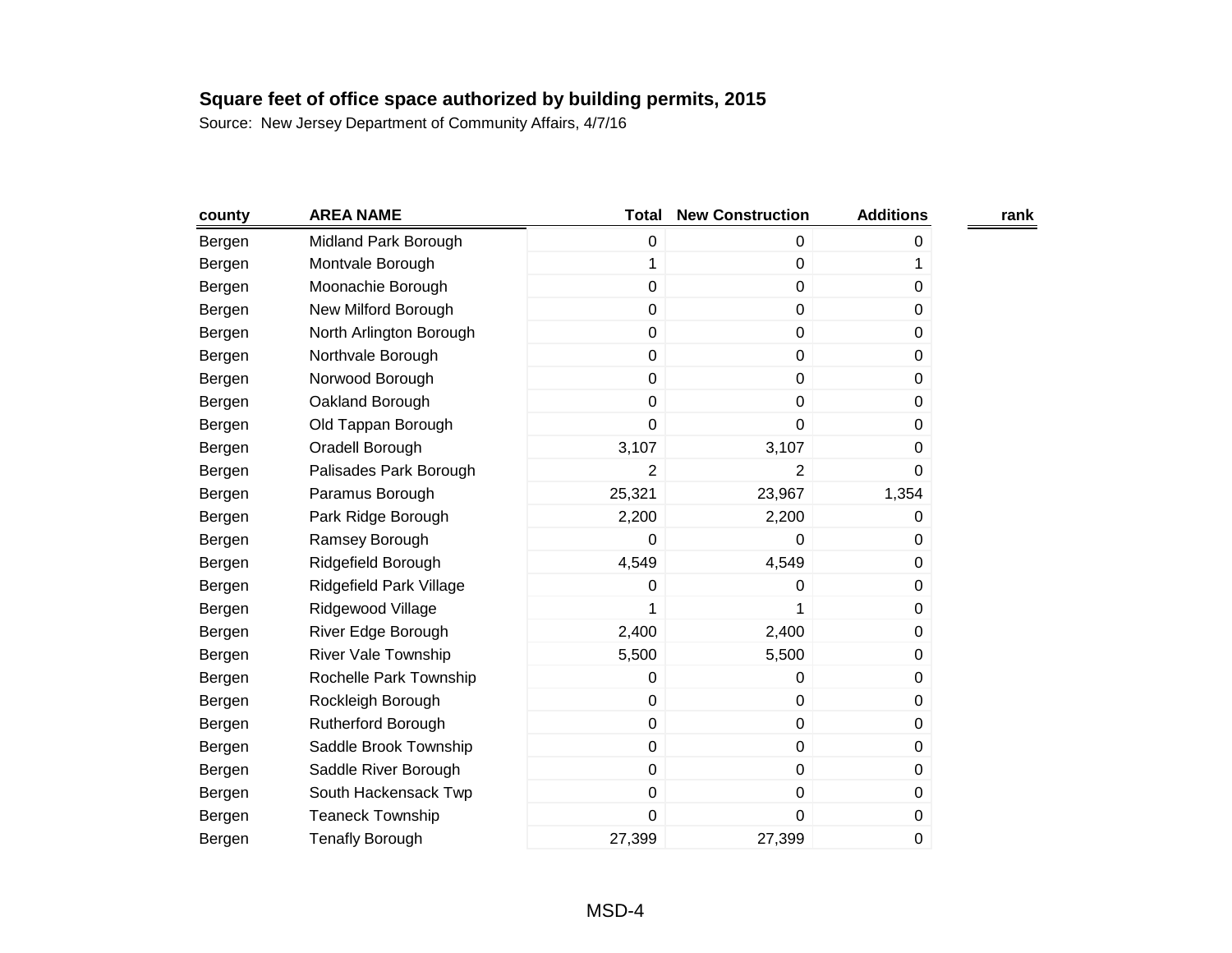| county            | <b>AREA NAME</b>               | <b>Total</b> | <b>New Construction</b> | <b>Additions</b> | rank |
|-------------------|--------------------------------|--------------|-------------------------|------------------|------|
| Bergen            | Teterboro Borough              | 4,201        | 0                       | 4,201            |      |
| Bergen            | Upper Saddle River Borough     | 280          | $\mathbf 0$             | 280              |      |
| Bergen            | Waldwick Borough               | 0            | $\mathbf 0$             | 0                |      |
| Bergen            | Wallington Borough             | $\mathbf 0$  | $\mathbf 0$             | 0                |      |
| Bergen            | Washington Township            | $\pmb{0}$    | $\mathbf 0$             | 0                |      |
| Bergen            | Westwood Borough               | $\mathbf 0$  | $\pmb{0}$               | 0                |      |
| Bergen            | <b>Woodcliff Lake Borough</b>  | $\pmb{0}$    | $\pmb{0}$               | $\pmb{0}$        |      |
| Bergen            | Wood-Ridge Borough             | $\mathbf 0$  | $\mathbf 0$             | 0                |      |
| Bergen            | <b>Wyckoff Township</b>        | $\mathbf 0$  | $\pmb{0}$               | $\Omega$         |      |
| <b>Burlington</b> | <b>Bass River Township</b>     | 572          | $\pmb{0}$               | 572              |      |
| Burlington        | <b>Beverly City</b>            | $\mathbf 0$  | 0                       | 0                |      |
| <b>Burlington</b> | <b>Bordentown City</b>         | $\mathbf 0$  | 0                       | 0                |      |
| <b>Burlington</b> | <b>Bordentown Township</b>     | 1,750        | 1,750                   | 0                |      |
| Burlington        | <b>Burlington City</b>         | $\mathbf 0$  | $\mathbf 0$             | 0                |      |
| <b>Burlington</b> | <b>Burlington Township</b>     | 6,650        | 6,650                   | $\Omega$         |      |
| <b>Burlington</b> | <b>Chesterfield Township</b>   | 448          | 0                       | 448              |      |
| Burlington        | <b>Cinnaminson Township</b>    | 4,323        | 4,323                   | 0                |      |
| <b>Burlington</b> | Delanco Township               | $\pmb{0}$    | 0                       | 0                |      |
| Burlington        | Delran Township                | 7,151        | 7,151                   | 0                |      |
| <b>Burlington</b> | Eastampton Township            | 792          | 0                       | 792              |      |
| <b>Burlington</b> | <b>Edgewater Park Township</b> | $\mathbf 0$  | $\mathbf 0$             | 0                |      |
| Burlington        | Evesham Township               | 3,372        | 3,372                   | 0                |      |
| <b>Burlington</b> | Fieldsboro Borough             | $\mathbf 0$  | 0                       | 0                |      |
| Burlington        | Florence Township              | 3,520        | 3,520                   | 0                |      |
| <b>Burlington</b> | Hainesport Township            | 70           | 0                       | 70               |      |
| Burlington        | <b>Lumberton Township</b>      | 5,480        | 3,415                   | 2,065            |      |
| Burlington        | Mansfield Township             | 0            | 0                       | 0                |      |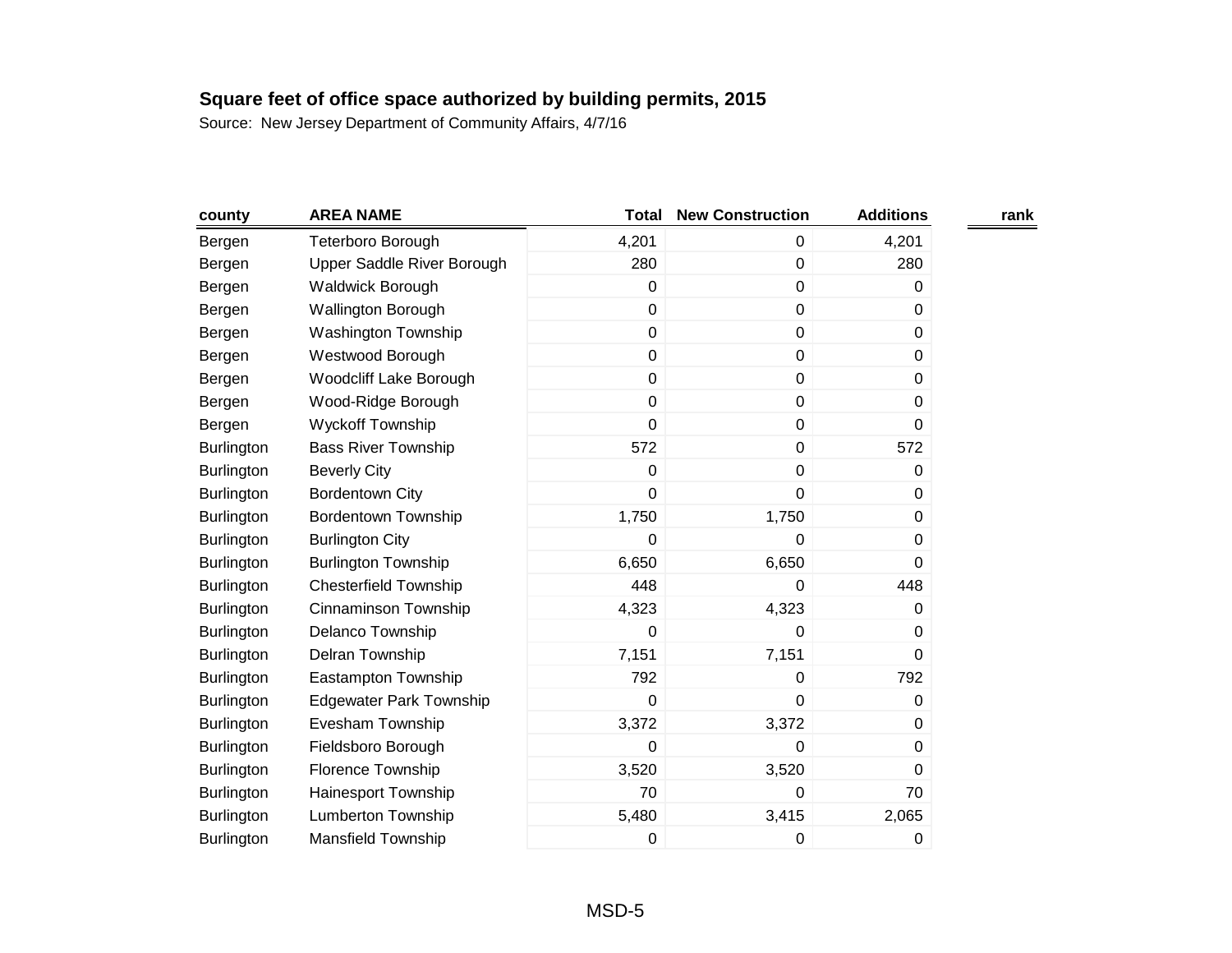| county            | <b>AREA NAME</b>           | <b>Total</b> | <b>New Construction</b> | <b>Additions</b> | rank |
|-------------------|----------------------------|--------------|-------------------------|------------------|------|
| <b>Burlington</b> | Maple Shade Township       | 67,165       | 67,165                  | 0                |      |
| <b>Burlington</b> | <b>Medford Township</b>    | 2,682        | $\boldsymbol{0}$        | 2,682            |      |
| <b>Burlington</b> | Medford Lakes Borough      | $\Omega$     | 0                       | 0                |      |
| Burlington        | Moorestown Township        | $\mathbf 0$  | $\mathbf 0$             | 0                |      |
| <b>Burlington</b> | Mount Holly Township       | 0            | $\boldsymbol{0}$        | 0                |      |
| <b>Burlington</b> | Mount Laurel Township      | 42,825       | 34,600                  | 8,225            |      |
| <b>Burlington</b> | New Hanover Township       | 0            | $\boldsymbol{0}$        | 0                |      |
| Burlington        | North Hanover Township     | 0            | $\mathbf 0$             | 0                |      |
| <b>Burlington</b> | Palmyra Borough            | 0            | $\mathbf 0$             | 0                |      |
| <b>Burlington</b> | Pemberton Borough          | $\mathbf 0$  | $\pmb{0}$               | 0                |      |
| Burlington        | Pemberton Township         | 0            | 0                       | 0                |      |
| <b>Burlington</b> | Riverside Township         | 860          | $\boldsymbol{0}$        | 860              |      |
| <b>Burlington</b> | Riverton Borough           | 0            | $\pmb{0}$               | 0                |      |
| Burlington        | Shamong Township           | 0            | $\mathbf 0$             | 0                |      |
| <b>Burlington</b> | Southampton Township       | 7,760        | 7,760                   | $\boldsymbol{0}$ |      |
| <b>Burlington</b> | Springfield Township       | 17,936       | 17,936                  | 0                |      |
| <b>Burlington</b> | <b>Tabernacle Township</b> | 0            | 0                       | 0                |      |
| <b>Burlington</b> | <b>Washington Township</b> | 0            | $\boldsymbol{0}$        | 0                |      |
| <b>Burlington</b> | <b>Westampton Township</b> | 0            | 0                       | 0                |      |
| <b>Burlington</b> | Willingboro Township       | 2,075        | 2,075                   | 0                |      |
| <b>Burlington</b> | <b>Woodland Township</b>   | 0            | 0                       | 0                |      |
| <b>Burlington</b> | Wrightstown Borough        | 2,898        | 2,898                   | 0                |      |
| Camden            | Audubon Borough            | 0            | $\boldsymbol{0}$        | 0                |      |
| Camden            | Audubon Park Borough       | 0            | $\mathbf 0$             | 0                |      |
| Camden            | Barrington Borough         | 3,070        | 3,070                   | 0                |      |
| Camden            | Bellmawr Borough           | 5,652        | $\boldsymbol{0}$        | 5,652            |      |
| Camden            | Berlin Borough             | 0            | 0                       | 0                |      |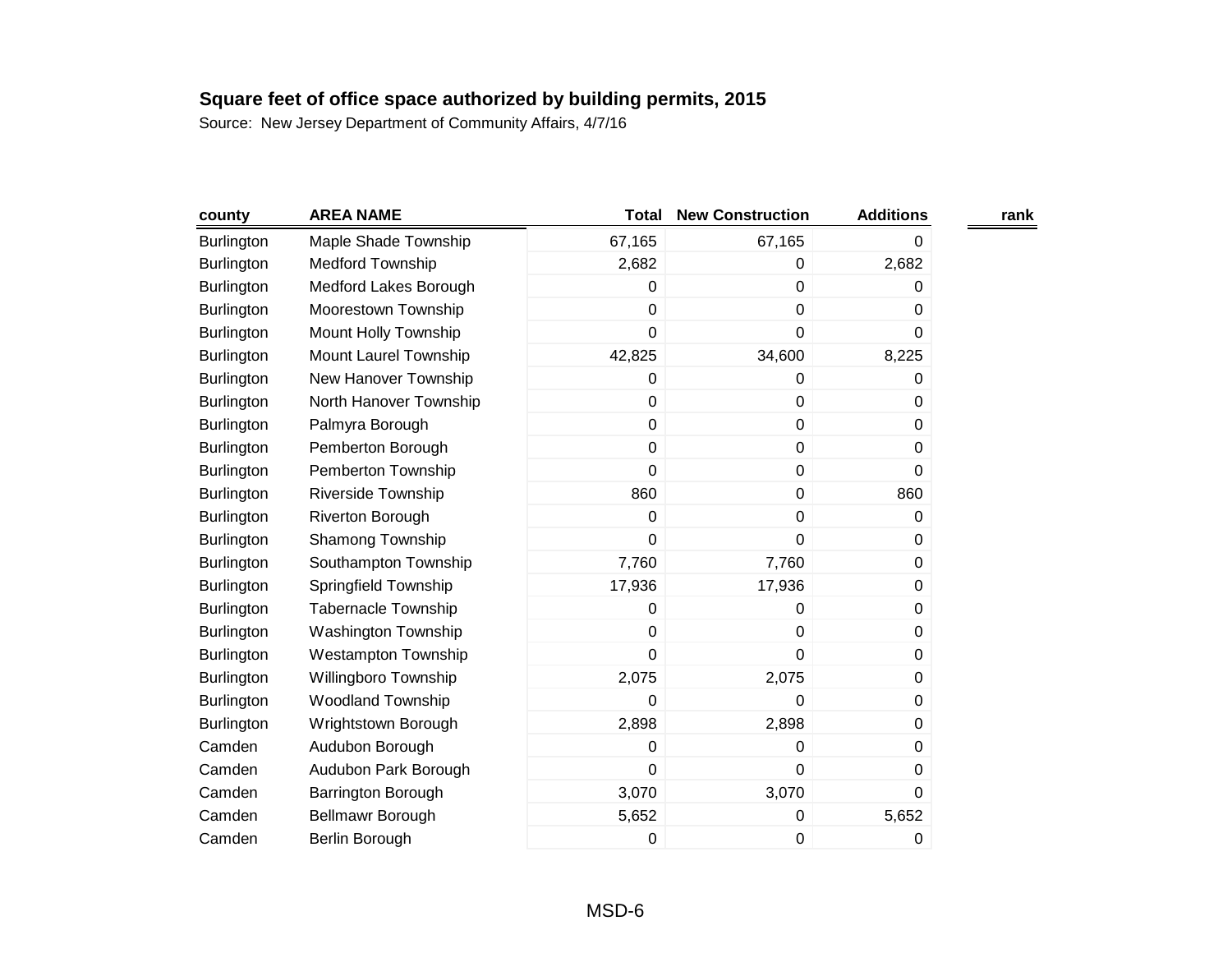| county | <b>AREA NAME</b>            | Total   | <b>New Construction</b> | <b>Additions</b> | rank |
|--------|-----------------------------|---------|-------------------------|------------------|------|
| Camden | <b>Berlin Township</b>      | 3,372   | 3,372                   | 0                |      |
| Camden | Brooklawn Borough           | 0       | 0                       | 0                |      |
| Camden | Camden City                 | 186,900 | 186,900                 | 0                |      |
| Camden | <b>Cherry Hill Township</b> | 40,874  | 37,877                  | 2,997            |      |
| Camden | <b>Chesilhurst Borough</b>  | 0       | 0                       | 0                |      |
| Camden | <b>Clementon Borough</b>    | 3,221   | 2,485                   | 736              |      |
| Camden | Collingswood Borough        | 0       | 0                       | 0                |      |
| Camden | Gibbsboro Borough           | 0       | $\mathbf 0$             | 0                |      |
| Camden | <b>Gloucester City</b>      | 2,500   | $\pmb{0}$               | 2,500            |      |
| Camden | <b>Gloucester Township</b>  | 5,273   | $\mathbf 0$             | 5,273            |      |
| Camden | Haddon Township             | 768     | 768                     | 0                |      |
| Camden | Haddonfield Borough         | 286     | $\mathbf 0$             | 286              |      |
| Camden | Haddon Heights Borough      | 0       | $\pmb{0}$               | 0                |      |
| Camden | Hi-nella Borough            | 0       | $\mathbf 0$             | 0                |      |
| Camden | Laurel Springs Borough      | 0       | $\pmb{0}$               | 0                |      |
| Camden | Lawnside Borough            | 1,800   | 1,800                   | 0                |      |
| Camden | Lindenwold Borough          | 2,400   | 2,400                   | 0                |      |
| Camden | Magnolia Borough            | 0       | 0                       | 0                |      |
| Camden | Merchantville Borough       | 0       | $\mathbf 0$             | 0                |      |
| Camden | Mount Ephraim Borough       | 3,280   | 3,280                   | $\Omega$         |      |
| Camden | Oaklyn Borough              | 64      | $\mathbf 0$             | 64               |      |
| Camden | Pennsauken Township         | 0       | $\pmb{0}$               | 0                |      |
| Camden | Pine Hill Borough           | 0       | $\mathbf 0$             | 0                |      |
| Camden | Pine Valley Borough         | 0       | $\mathbf 0$             | $\Omega$         |      |
| Camden | Runnemede Borough           | 1,200   | $\pmb{0}$               | 1,200            |      |
| Camden | Somerdale Borough           | 0       | $\pmb{0}$               | 0                |      |
| Camden | <b>Stratford Borough</b>    | 0       | $\pmb{0}$               | 0                |      |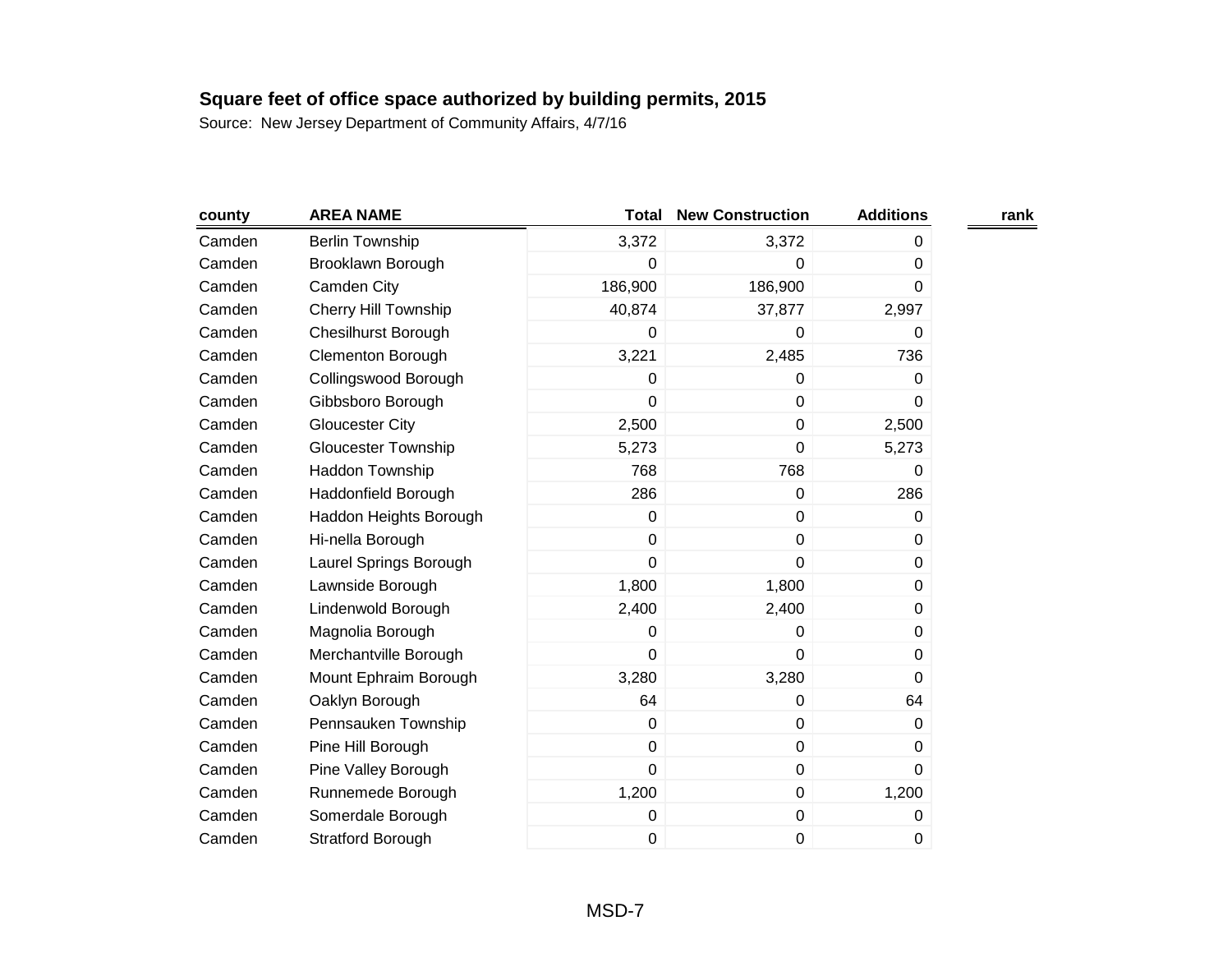| county     | <b>AREA NAME</b>           | <b>Total</b> | <b>New Construction</b> | <b>Additions</b> | rank |
|------------|----------------------------|--------------|-------------------------|------------------|------|
| Camden     | Tavistock Borough          | 0            | 0                       | 0                |      |
| Camden     | Voorhees Township          | 7,975        | $\mathbf 0$             | 7,975            |      |
| Camden     | <b>Waterford Township</b>  | 0            | $\pmb{0}$               | 0                |      |
| Camden     | <b>Winslow Township</b>    | 0            | $\pmb{0}$               | 0                |      |
| Camden     | Woodlynne Borough          | 0            | 0                       | 0                |      |
| Cape May   | Avalon Borough             | 0            | 0                       | 0                |      |
| Cape May   | Cape May City              | 0            | $\pmb{0}$               | 0                |      |
| Cape May   | Cape May Point Borough     | 0            | 0                       | 0                |      |
| Cape May   | Dennis Township            | 0            | 0                       | 0                |      |
| Cape May   | Lower Township             | 0            | $\pmb{0}$               | 0                |      |
| Cape May   | Middle Township            | 2,520        | 0                       | 2,520            |      |
| Cape May   | North Wildwood City        | 7,404        | 7,404                   | 0                |      |
| Cape May   | Ocean City                 | 0            | 0                       | 0                |      |
| Cape May   | Sea Isle City              | 24,639       | 14,408                  | 10,231           |      |
| Cape May   | Stone Harbor Borough       | 0            | 0                       | 0                |      |
| Cape May   | <b>Upper Township</b>      | 14,344       | 13,744                  | 600              |      |
| Cape May   | West Cape May Borough      | 2,170        | 0                       | 2,170            |      |
| Cape May   | West Wildwood Borough      | 0            | 0                       | 0                |      |
| Cape May   | <b>Wildwood City</b>       | 0            | 0                       | 0                |      |
| Cape May   | Wildwood Crest Borough     | 1,795        | 1,795                   | 0                |      |
| Cape May   | Woodbine Borough           | 0            | 0                       | $\Omega$         |      |
| Cumberland | <b>Bridgeton City</b>      | 2,175        | $\pmb{0}$               | 2,175            |      |
| Cumberland | <b>Commercial Township</b> | 0            | $\pmb{0}$               | 0                |      |
| Cumberland | <b>Deerfield Township</b>  | 0            | $\pmb{0}$               | 0                |      |
| Cumberland | Downe Township             | 193          | $\pmb{0}$               | 193              |      |
| Cumberland | <b>Fairfield Township</b>  | 0            | $\pmb{0}$               | 0                |      |
| Cumberland | <b>Greenwich Township</b>  | 0            | 0                       | 0                |      |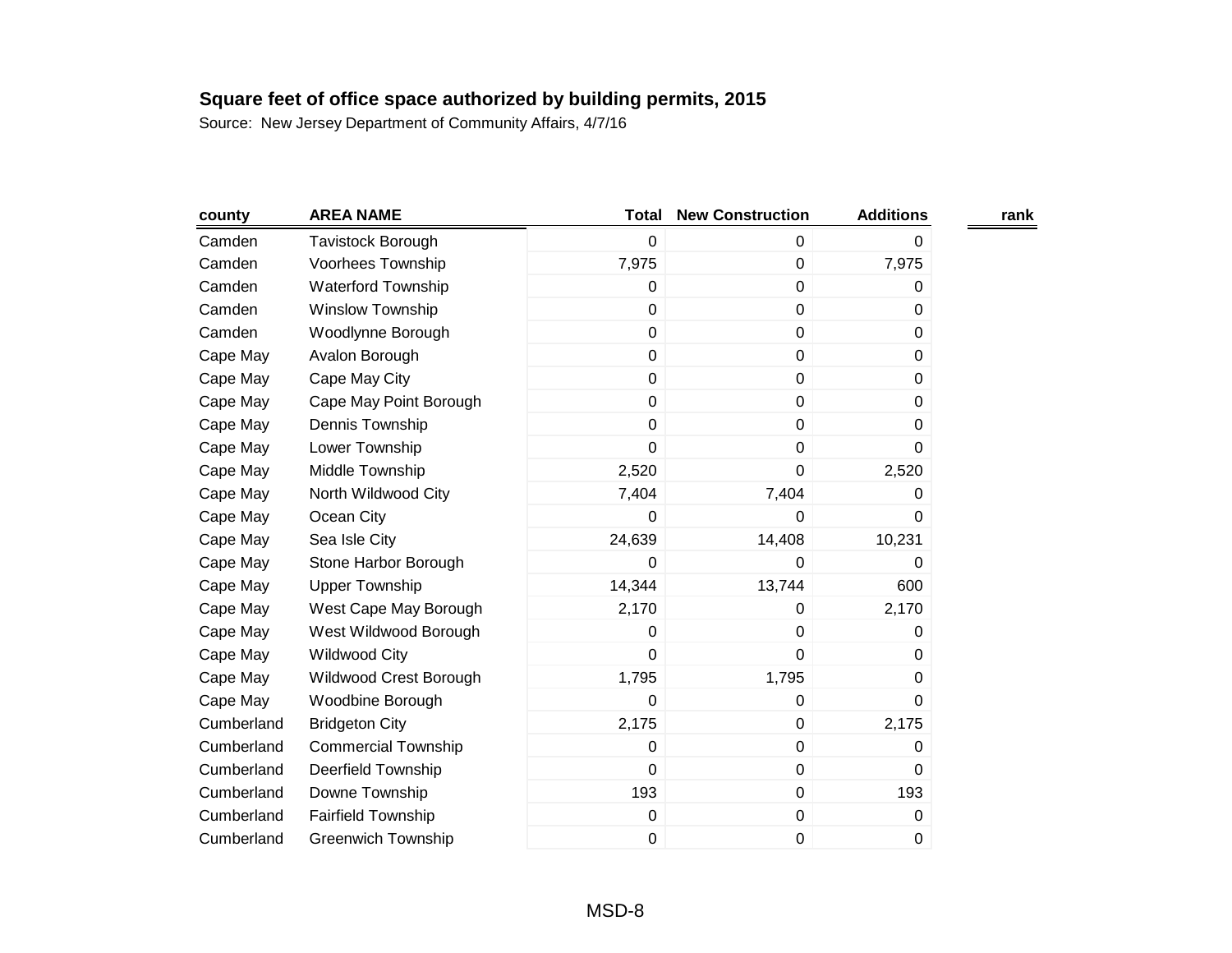| county       | <b>AREA NAME</b>                | <b>Total</b>   | <b>New Construction</b> | <b>Additions</b> | rank |
|--------------|---------------------------------|----------------|-------------------------|------------------|------|
| Cumberland   | <b>Hopewell Township</b>        | 2,645          | 0                       | 2,645            |      |
| Cumberland   | Lawrence Township               | 0              | $\pmb{0}$               | 0                |      |
| Cumberland   | Maurice River Township          | $\overline{0}$ | $\mathbf 0$             | 0                |      |
| Cumberland   | Millville City                  | 14,680         | 5,680                   | 9,000            |      |
| Cumberland   | Shiloh Borough                  | 0              | 0                       | 0                |      |
| Cumberland   | <b>Stow Creek Township</b>      | 0              | $\mathbf 0$             | 0                |      |
| Cumberland   | <b>Upper Deerfield Township</b> | 0              | $\pmb{0}$               | 0                |      |
| Cumberland   | <b>Vineland City</b>            | 76,332         | 75,684                  | 648              |      |
| <b>Essex</b> | <b>Belleville Township</b>      | 31,232         | 28,127                  | 3,105            |      |
| <b>Essex</b> | <b>Bloomfield Township</b>      | 32,984         | 5,401                   | 27,583           |      |
| Essex        | Caldwell Borough                | 0              | $\mathbf 0$             | 0                |      |
| Essex        | Cedar Grove Township            | 0              | $\mathbf 0$             | $\Omega$         |      |
| Essex        | East Orange City                | 1,920          | $\pmb{0}$               | 1,920            |      |
| Essex        | Essex Fells Borough             | 0              | $\pmb{0}$               | 0                |      |
| Essex        | <b>Fairfield Township</b>       | 40,436         | 39,917                  | 519              |      |
| Essex        | Glen Ridge Borough              | 0              | 0                       | 0                |      |
| Essex        | Irvington Township              | 3,328          | 3,328                   | 0                |      |
| Essex        | Livingston Township             | 43,545         | $\mathbf 0$             | 43,545           |      |
| Essex        | Maplewood Township              | 0              | 0                       | 0                |      |
| <b>Essex</b> | Millburn Township               | 0              | $\pmb{0}$               | 0                |      |
| Essex        | Montclair Township              | 22,525         | $\pmb{0}$               | 22,525           |      |
| <b>Essex</b> | <b>Newark City</b>              | 25,409         | 6,570                   | 18,839           |      |
| Essex        | North Caldwell Borough          | 0              | 0                       | 0                |      |
| Essex        | Nutley Township                 | 22,312         | $\pmb{0}$               | 22,312           |      |
| <b>Essex</b> | City of Orange Township         | 0              | $\pmb{0}$               | 0                |      |
| <b>Essex</b> | Roseland Borough                | 0              | $\pmb{0}$               | 0                |      |
| <b>Essex</b> | South Orange Village            | 0              | $\pmb{0}$               | 0                |      |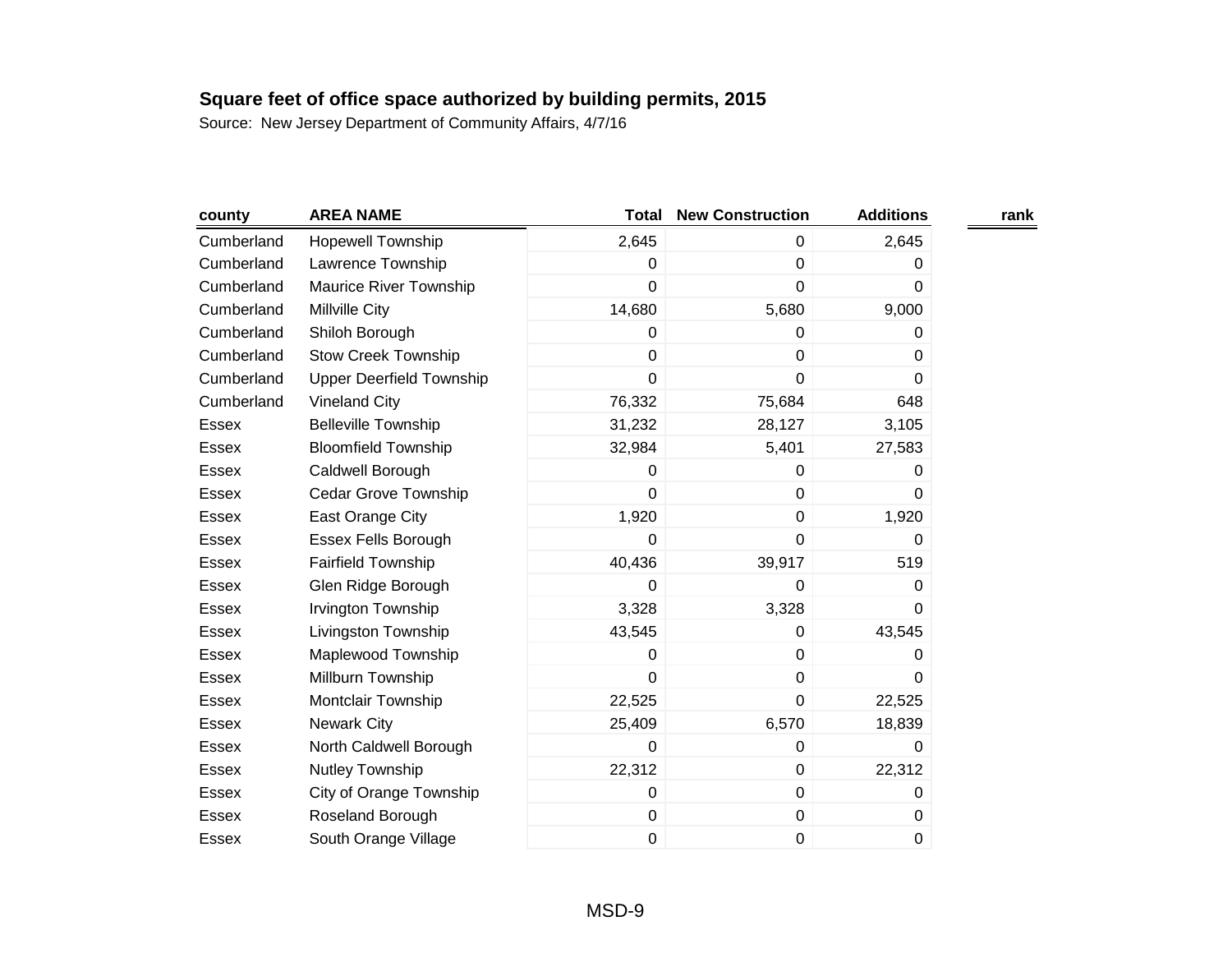| county     | <b>AREA NAME</b>              | <b>Total</b>   | <b>New Construction</b> | <b>Additions</b> | rank |
|------------|-------------------------------|----------------|-------------------------|------------------|------|
| Essex      | Verona Township               | 0              | 0                       | 0                |      |
| Essex      | <b>West Caldwell Township</b> | 0              | 0                       | 0                |      |
| Essex      | West Orange Township          | 30,344         | 23,397                  | 6,947            |      |
| Gloucester | Clayton Borough               | 0              | 0                       | 0                |      |
| Gloucester | Deptford Township             | 65,169         | 63,783                  | 1,386            |      |
| Gloucester | East Greenwich Township       | 19,097         | 19,097                  | 0                |      |
| Gloucester | Elk Township                  | 0              | 0                       | 0                |      |
| Gloucester | Franklin Township             | 12,560         | 12,560                  | 0                |      |
| Gloucester | Glassboro Borough             | 235            | 0                       | 235              |      |
| Gloucester | <b>Greenwich Township</b>     | 0              | $\pmb{0}$               | 0                |      |
| Gloucester | Harrison Township             | 0              | $\mathbf 0$             | 0                |      |
| Gloucester | Logan Township                | 6,902          | 896                     | 6,006            |      |
| Gloucester | Mantua Township               | 3,744          | 3,744                   | 0                |      |
| Gloucester | Monroe Township               | 7,617          | 7,617                   | 0                |      |
| Gloucester | National Park Borough         | 0              | 0                       | $\Omega$         |      |
| Gloucester | Newfield Borough              | 0              | $\pmb{0}$               | 0                |      |
| Gloucester | Paulsboro Borough             | 0              | $\mathbf 0$             | 0                |      |
| Gloucester | Pitman Borough                | $\overline{0}$ | $\pmb{0}$               | 0                |      |
| Gloucester | South Harrison Township       | 1,886          | $\mathbf 0$             | 1,886            |      |
| Gloucester | Swedesboro Borough            | 0              | $\mathbf 0$             | 0                |      |
| Gloucester | Washington Township           | 43,794         | 43,794                  | 0                |      |
| Gloucester | Wenonah Borough               | 0              | 0                       | 0                |      |
| Gloucester | West Deptford Township        | 1,848          | 1,848                   | 0                |      |
| Gloucester | Westville Borough             | 0              | 0                       | 0                |      |
| Gloucester | <b>Woodbury City</b>          | 0              | 0                       | 0                |      |
| Gloucester | Woodbury Heights Borough      | $\mathbf 0$    | $\mathbf 0$             | 0                |      |
| Gloucester | <b>Woolwich Township</b>      | 2,094          | 2,094                   | 0                |      |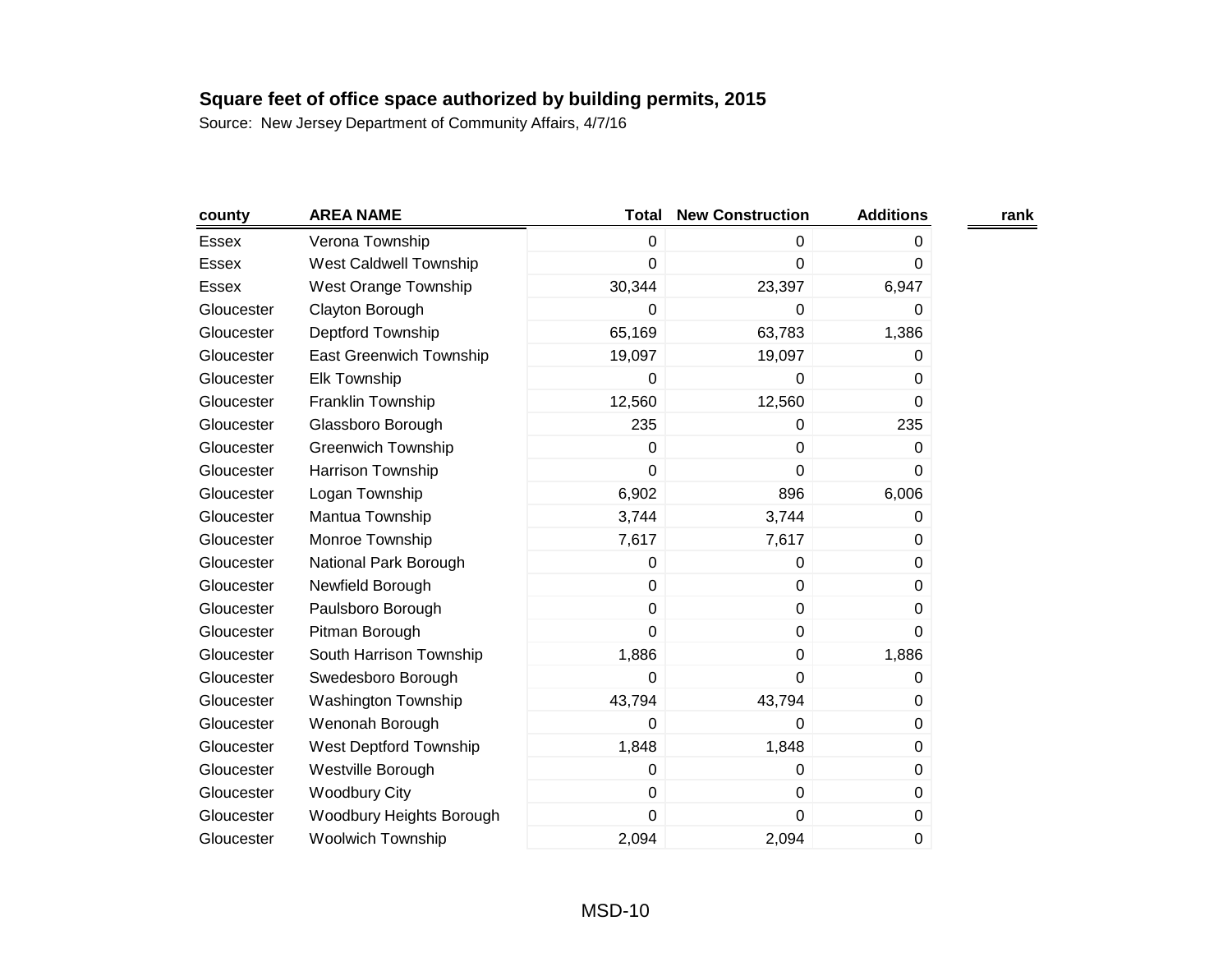| county    | <b>AREA NAME</b>          | Total   | <b>New Construction</b> | <b>Additions</b> | rank |
|-----------|---------------------------|---------|-------------------------|------------------|------|
| Hudson    | <b>Bayonne City</b>       | 7,625   | 4,500                   | 3,125            |      |
| Hudson    | East Newark Borough       | 0       | 0                       | 0                |      |
| Hudson    | Guttenberg Town           | 0       | 0                       | 0                |      |
| Hudson    | <b>Harrison Town</b>      | 5,592   | 5,592                   | 0                |      |
| Hudson    | Hoboken City              | 0       | 0                       | 0                |      |
| Hudson    | <b>Jersey City</b>        | 196,258 | 179,792                 | 16,466           |      |
| Hudson    | Kearny Town               | 14,362  | 13,490                  | 872              |      |
| Hudson    | North Bergen Township     | 0       | 0                       | 0                |      |
| Hudson    | Secaucus Town             | 2,711   | 0                       | 2,711            |      |
| Hudson    | <b>Union City</b>         | 3,426   | 2,128                   | 1,298            |      |
| Hudson    | Weehawken Township        | 0       | 0                       | 0                |      |
| Hudson    | West New York Town        | 0       | 0                       | 0                |      |
| Hunterdon | Alexandria Township       | 3,500   | 3,500                   | 0                |      |
| Hunterdon | Bethlehem Township        | 0       | $\mathbf 0$             | $\Omega$         |      |
| Hunterdon | <b>Bloomsbury Borough</b> | 0       | $\pmb{0}$               | 0                |      |
| Hunterdon | Califon Borough           | 0       | $\mathbf 0$             | 0                |      |
| Hunterdon | <b>Clinton Town</b>       | 0       | 0                       | 0                |      |
| Hunterdon | <b>Clinton Township</b>   | 0       | $\pmb{0}$               | 0                |      |
| Hunterdon | <b>Delaware Township</b>  | 0       | $\pmb{0}$               | 0                |      |
| Hunterdon | East Amwell Township      | 0       | $\pmb{0}$               | 0                |      |
| Hunterdon | Flemington Borough        | 0       | $\pmb{0}$               | 0                |      |
| Hunterdon | Franklin Township         | 0       | $\pmb{0}$               | 0                |      |
| Hunterdon | Frenchtown Borough        | 0       | $\mathbf 0$             | 0                |      |
| Hunterdon | Glen Gardner Borough      | 0       | $\pmb{0}$               | 0                |      |
| Hunterdon | Hampton Borough           | 0       | $\mathbf 0$             | $\Omega$         |      |
| Hunterdon | High Bridge Borough       | 0       | $\pmb{0}$               | 0                |      |
| Hunterdon | <b>Holland Township</b>   | 0       | $\pmb{0}$               | 0                |      |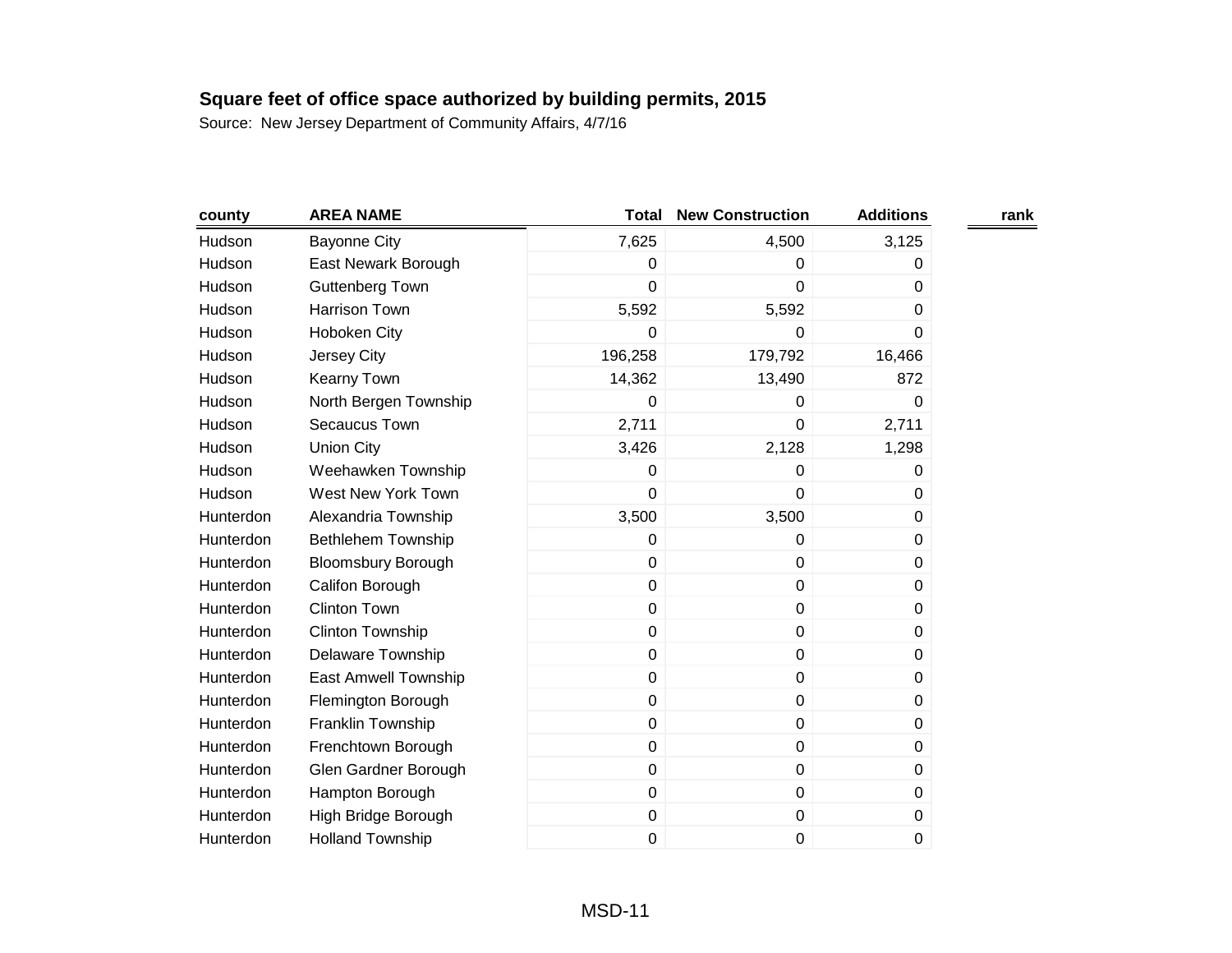| county    | <b>AREA NAME</b>              | <b>Total</b>         | <b>New Construction</b> | <b>Additions</b> | rank |
|-----------|-------------------------------|----------------------|-------------------------|------------------|------|
| Hunterdon | Kingwood Township             | $\mathbf 0$          | $\mathbf 0$             | 0                |      |
| Hunterdon | Lambertville City             | $\overline{2}$       | $\mathbf 0$             | $\overline{2}$   |      |
| Hunterdon | Lebanon Borough               |                      | 0                       | 1                |      |
| Hunterdon | Lebanon Township              | 25,496               | 25,496                  | $\pmb{0}$        |      |
| Hunterdon | Milford Borough               | 0                    | 0                       | 0                |      |
| Hunterdon | Raritan Township              | 1,041                | 1,041                   | 0                |      |
| Hunterdon | Readington Township           | 0                    | $\mathbf 0$             | 0                |      |
| Hunterdon | Stockton Borough              | $\mathbf 0$          | $\mathbf 0$             | $\Omega$         |      |
| Hunterdon | <b>Tewksbury Township</b>     | $\mathbf 0$          | $\pmb{0}$               | 0                |      |
| Hunterdon | Union Township                | 79                   | $\pmb{0}$               | 79               |      |
| Hunterdon | <b>West Amwell Township</b>   | $\mathbf 0$          | $\pmb{0}$               | 0                |      |
| Mercer    | East Windsor Township         | 5,068                | $\pmb{0}$               | 5,068            |      |
| Mercer    | Ewing Township                | 0                    | $\mathbf 0$             | 0                |      |
| Mercer    | Hamilton Township             | 12,758               | 11,416                  | 1,342            |      |
| Mercer    | <b>Hightstown Borough</b>     | 0                    | 0                       | 0                |      |
| Mercer    | Hopewell Borough              | 0                    | 0                       | 0                |      |
| Mercer    | <b>Hopewell Township</b>      | 14,582               | $\mathbf 0$             | 14,582           |      |
| Mercer    | Lawrence Township             | 668,923              | 650,684                 | 18,239           |      |
| Mercer    | Pennington Borough            | 2,183                | 0                       | 2,183            |      |
| Mercer    | Princeton Borough             | See Princeton (1114) |                         |                  |      |
| Mercer    | Princeton (Consolidated 1114) | 52,262               | 4,012                   | 48,250           |      |
| Mercer    | <b>Trenton City</b>           | 39,413               | 39,413                  | 0                |      |
| Mercer    | Robbinsville Township         | 26,488               | 26,488                  | 0                |      |
| Mercer    | West Windsor Township         | 1                    | 1                       | $\Omega$         |      |
| Middlesex | Carteret Borough              | 156,591              | 133,253                 | 23,338           |      |
| Middlesex | Cranbury Township             | 0                    | 0                       | 0                |      |
| Middlesex | Dunellen Borough              | 90                   | 0                       | 90               |      |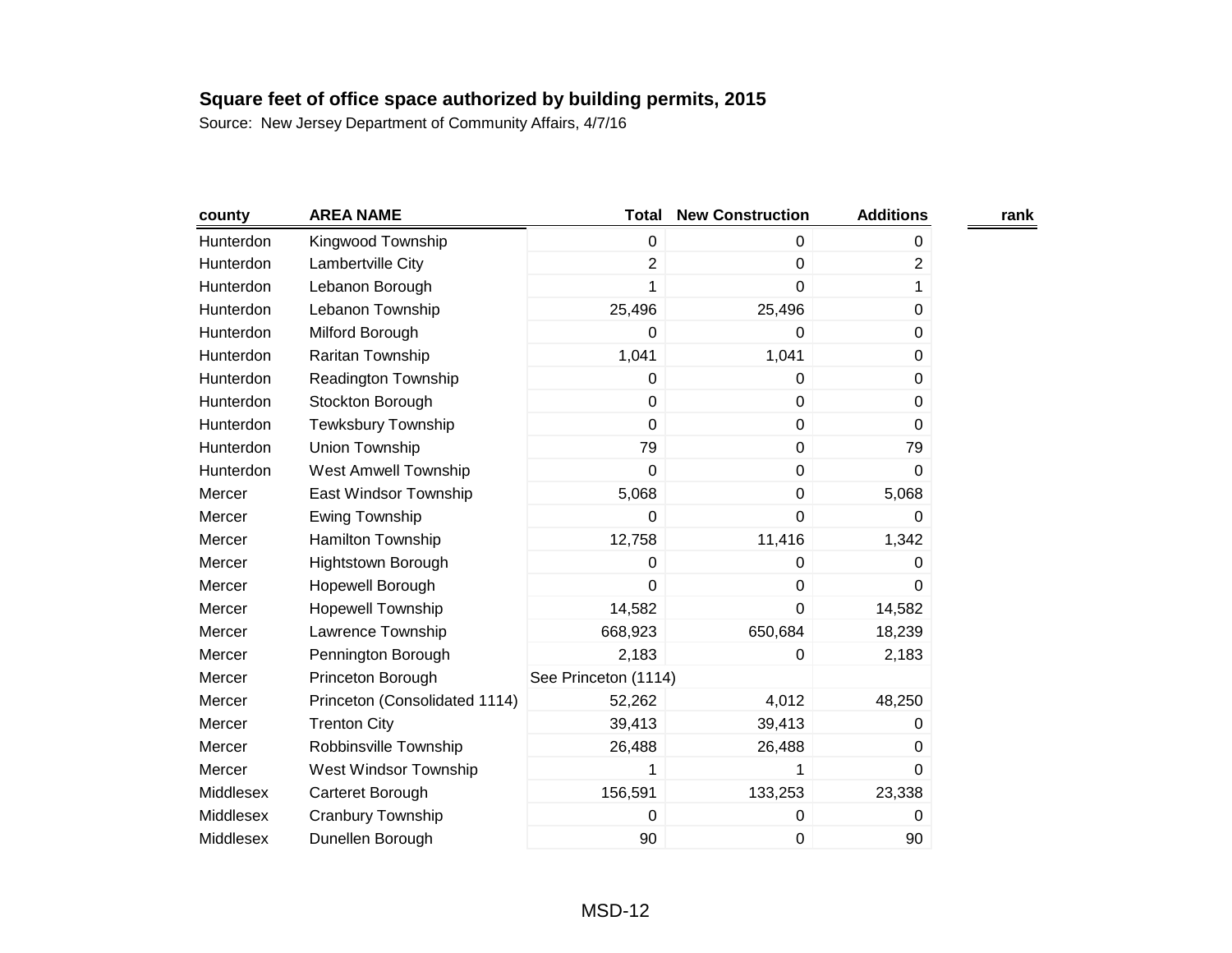| county    | <b>AREA NAME</b>             | <b>Total</b> | <b>New Construction</b> | <b>Additions</b> | rank |
|-----------|------------------------------|--------------|-------------------------|------------------|------|
| Middlesex | East Brunswick Township      | 0            | 0                       | 0                |      |
| Middlesex | <b>Edison Township</b>       | 82,883       | 82,883                  | 0                |      |
| Middlesex | Helmetta Borough             | 0            | 0                       | 0                |      |
| Middlesex | <b>Highland Park Borough</b> | 0            | $\mathbf 0$             | 0                |      |
| Middlesex | Jamesburg Borough            | 0            | $\mathbf 0$             | 0                |      |
| Middlesex | Old Bridge Township          | 20,140       | 7,190                   | 12,950           |      |
| Middlesex | Metuchen Borough             | 0            | 0                       | 0                |      |
| Middlesex | Middlesex Borough            | 0            | $\mathbf 0$             | 0                |      |
| Middlesex | Milltown Borough             | 2,471        | $\mathbf 0$             | 2,471            |      |
| Middlesex | Monroe Township              | 56,371       | $\pmb{0}$               | 56,371           |      |
| Middlesex | New Brunswick City           | 1,863        | 0                       | 1,863            |      |
| Middlesex | North Brunswick Township     | 6,000        | $\pmb{0}$               | 6,000            |      |
| Middlesex | Perth Amboy City             | 0            | $\pmb{0}$               | 0                |      |
| Middlesex | Piscataway Township          | 3,444        | $\mathbf 0$             | 3,444            |      |
| Middlesex | Plainsboro Township          | 0            | $\mathbf 0$             | 0                |      |
| Middlesex | Sayreville Borough           | 11,424       | 11,424                  | 0                |      |
| Middlesex | South Amboy City             | 3,743        | 0                       | 3,743            |      |
| Middlesex | South Brunswick Township     | 456,532      | 365,209                 | 91,323           |      |
| Middlesex | South Plainfield Borough     | 17,568       | 5,272                   | 12,296           |      |
| Middlesex | South River Borough          | 0            | $\pmb{0}$               | 0                |      |
| Middlesex | Spotswood Borough            | 0            | $\mathbf 0$             | $\Omega$         |      |
| Middlesex | Woodbridge Township          | 115,831      | 43,291                  | 72,540           |      |
| Monmouth  | Allenhurst Borough           | 0            | $\mathbf 0$             | 0                |      |
| Monmouth  | Allentown Borough            | 0            | $\mathbf 0$             | $\Omega$         |      |
| Monmouth  | <b>Asbury Park City</b>      | 0            | $\mathbf 0$             | 0                |      |
| Monmouth  | Atlantic Highlands Borough   | 4,160        | $\pmb{0}$               | 4,160            |      |
| Monmouth  | Avon-by-the-Sea Borough      | 0            | $\pmb{0}$               | 0                |      |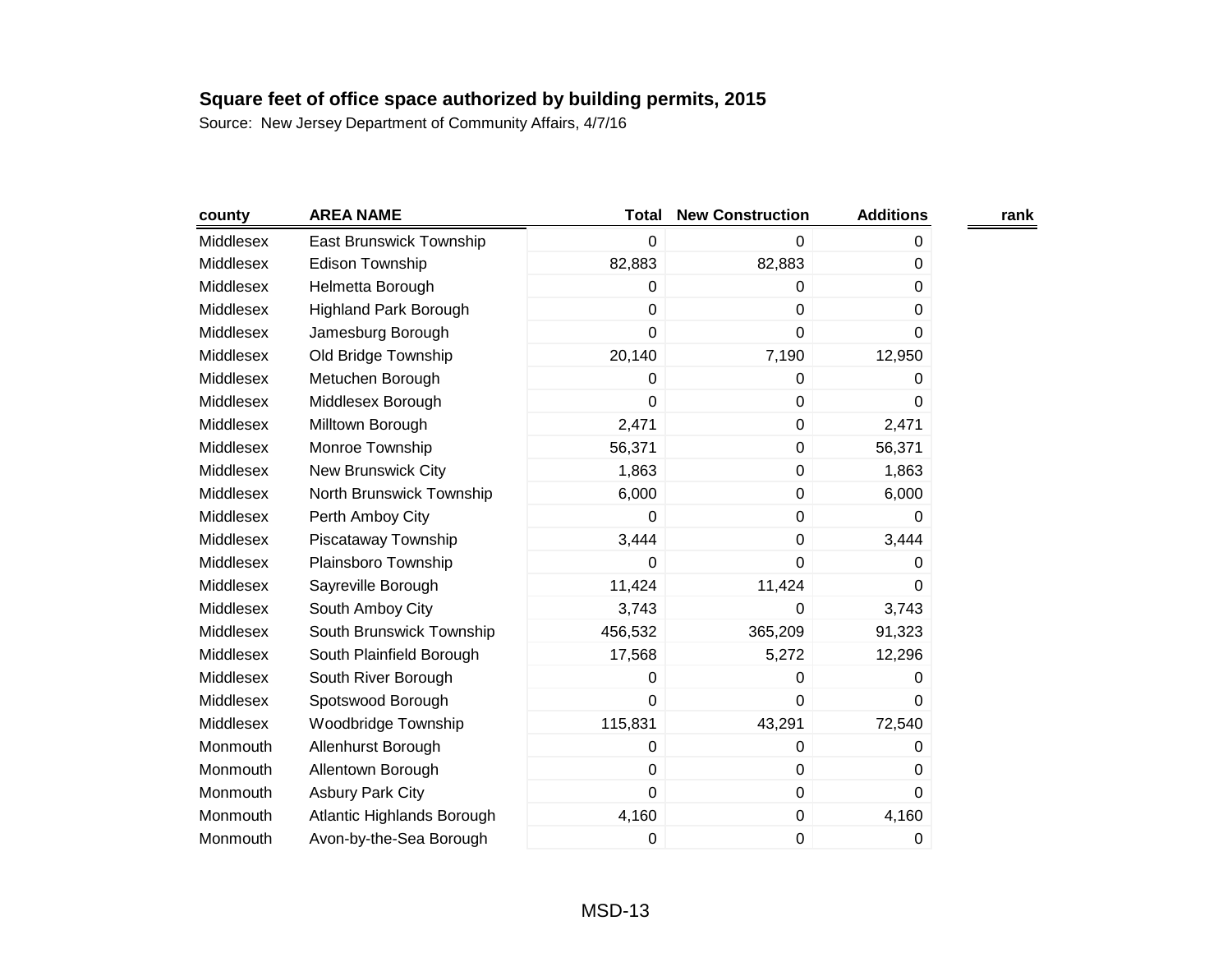| county   | <b>AREA NAME</b>             | Total          | <b>New Construction</b> | <b>Additions</b> | rank |
|----------|------------------------------|----------------|-------------------------|------------------|------|
| Monmouth | Belmar Borough               | 14,448         | 14,448                  | 0                |      |
| Monmouth | <b>Bradley Beach Borough</b> | 0              | 0                       | 0                |      |
| Monmouth | <b>Brielle Borough</b>       | 0              | $\mathbf 0$             | 0                |      |
| Monmouth | <b>Colts Neck Township</b>   | 0              | $\mathbf 0$             | 0                |      |
| Monmouth | Deal Borough                 | 0              | 0                       | 0                |      |
| Monmouth | Eatontown Borough            | 37,615         | 2,337                   | 35,278           |      |
| Monmouth | Englishtown Borough          | 0              | 0                       | 0                |      |
| Monmouth | Fair Haven Borough           | $\overline{0}$ | $\mathbf 0$             | 0                |      |
| Monmouth | Farmingdale Borough          | 0              | $\pmb{0}$               | 0                |      |
| Monmouth | Freehold Borough             | 0              | $\mathbf 0$             | 0                |      |
| Monmouth | Freehold Township            | 12,617         | 12,617                  | 0                |      |
| Monmouth | Highlands Borough            | 3,281          | 3,281                   | 0                |      |
| Monmouth | Holmdel Township             | 10,780         | 10,780                  | 0                |      |
| Monmouth | Howell Township              | 48,965         | 48,575                  | 390              |      |
| Monmouth | Interlaken Borough           | 0              | 0                       | 0                |      |
| Monmouth | Keansburg Borough            | 0              | 0                       | 0                |      |
| Monmouth | Keyport Borough              | 896            | 896                     | 0                |      |
| Monmouth | Little Silver Borough        | 0              | $\mathbf 0$             | 0                |      |
| Monmouth | Loch Arbour Village          | 0              | 0                       | 0                |      |
| Monmouth | Long Branch City             | 0              | $\mathbf 0$             | 0                |      |
| Monmouth | Manalapan Township           | 20,500         | 20,500                  | 0                |      |
| Monmouth | Manasquan Borough            | 0              | 0                       | 0                |      |
| Monmouth | Marlboro Township            | 10,045         | 8,895                   | 1,150            |      |
| Monmouth | Matawan Borough              | 830            | 0                       | 830              |      |
| Monmouth | Aberdeen Township            | 225            | 225                     | 0                |      |
| Monmouth | Middletown Township          | 2,935          | 2,200                   | 735              |      |
| Monmouth | Millstone Township           | 23,525         | 23,310                  | 215              |      |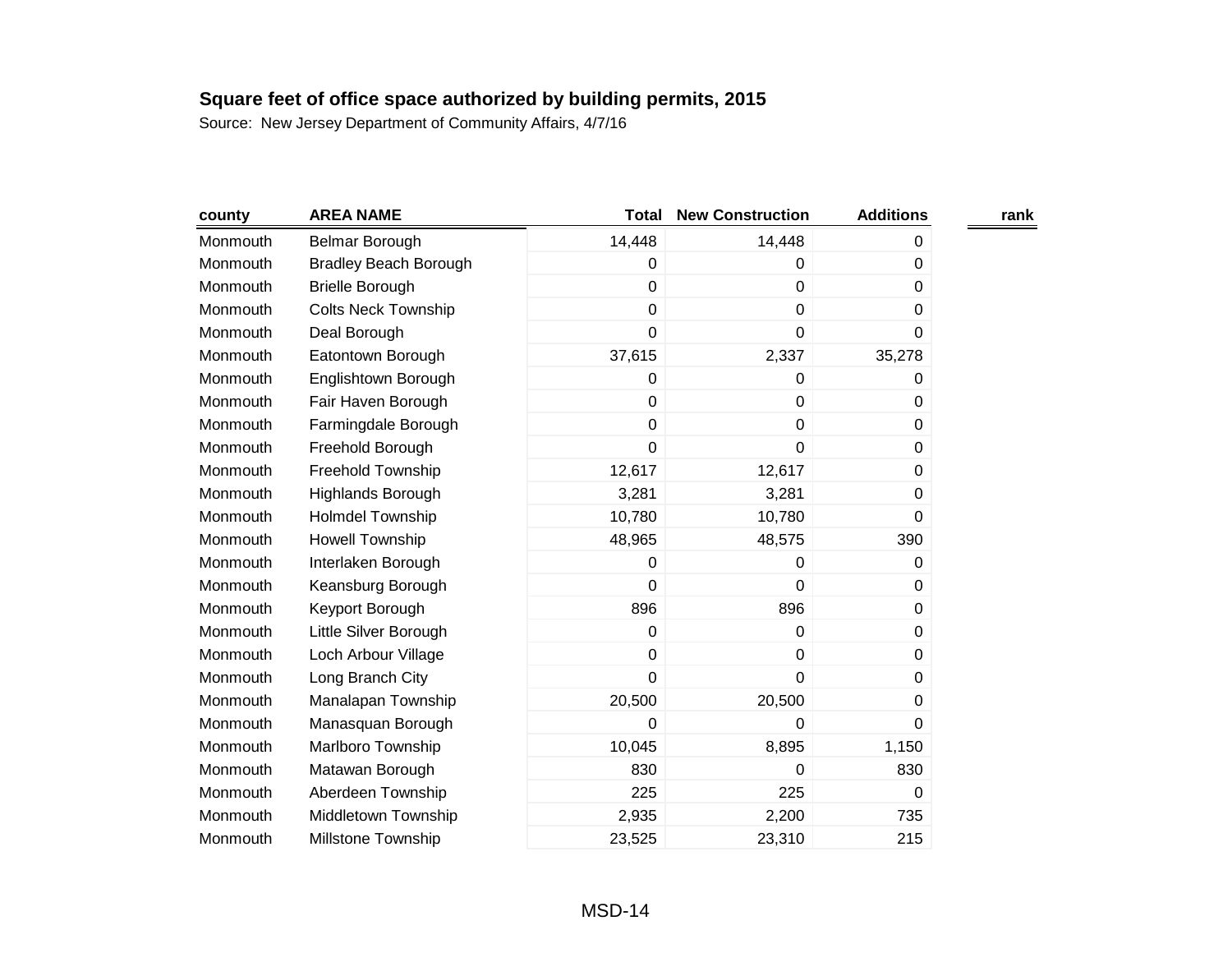| county        | <b>AREA NAME</b>               | Total          | <b>New Construction</b> | <b>Additions</b> | rank |
|---------------|--------------------------------|----------------|-------------------------|------------------|------|
| Monmouth      | Monmouth Beach Borough         | 0              | 0                       | 0                |      |
| Monmouth      | Neptune Township               | 4,995          | 4,995                   | 0                |      |
| Monmouth      | Neptune City Borough           | 0              | 0                       | 0                |      |
| Monmouth      | <b>Tinton Falls Borough</b>    | $\mathbf 0$    | $\pmb{0}$               | 0                |      |
| Monmouth      | Ocean Township                 | 79             | 0                       | 79               |      |
| Monmouth      | Oceanport Borough              | $\pmb{0}$      | $\pmb{0}$               | 0                |      |
| Monmouth      | <b>Hazlet Township</b>         | $\pmb{0}$      | $\pmb{0}$               | 0                |      |
| Monmouth      | Red Bank Borough               | $\mathbf 0$    | 0                       | 0                |      |
| Monmouth      | Roosevelt Borough              | $\pmb{0}$      | $\pmb{0}$               | 0                |      |
| Monmouth      | Rumson Borough                 | 1              | $\mathbf 0$             | 1                |      |
| Monmouth      | Sea Bright Borough             | $\mathbf 0$    | 0                       | 0                |      |
| Monmouth      | Sea Girt Borough               | $\mathbf 0$    | $\pmb{0}$               | 0                |      |
| Monmouth      | Shrewsbury Borough             | $\mathbf 0$    | $\pmb{0}$               | 0                |      |
| Monmouth      | <b>Shrewsbury Township</b>     | $\overline{0}$ | 0                       | 0                |      |
| Monmouth      | Lake Como Borough              | $\pmb{0}$      | 0                       | 0                |      |
| Monmouth      | Spring Lake Borough            | 0              | 0                       | 0                |      |
| Monmouth      | Spring Lake Heights Boro       | 1,897          | 1,897                   | 0                |      |
| Monmouth      | Union Beach Borough            | 0              | 0                       | 0                |      |
| Monmouth      | <b>Upper Freehold Township</b> | 1              | 1                       | 0                |      |
| Monmouth      | Wall Township                  | 139,349        | 137,258                 | 2,091            |      |
| Monmouth      | West Long Branch Borough       | 47,013         | 0                       | 47,013           |      |
| <b>Morris</b> | <b>Boonton Town</b>            | 0              | 0                       | 0                |      |
| <b>Morris</b> | <b>Boonton Township</b>        | $\overline{0}$ | $\mathbf 0$             | 0                |      |
| <b>Morris</b> | <b>Butler Borough</b>          | 10,219         | 10,219                  | 0                |      |
| <b>Morris</b> | Chatham Borough                | 0              | 0                       | 0                |      |
| Morris        | Chatham Township               | $\pmb{0}$      | $\pmb{0}$               | 0                |      |
| <b>Morris</b> | Chester Borough                | 0              | 0                       | 0                |      |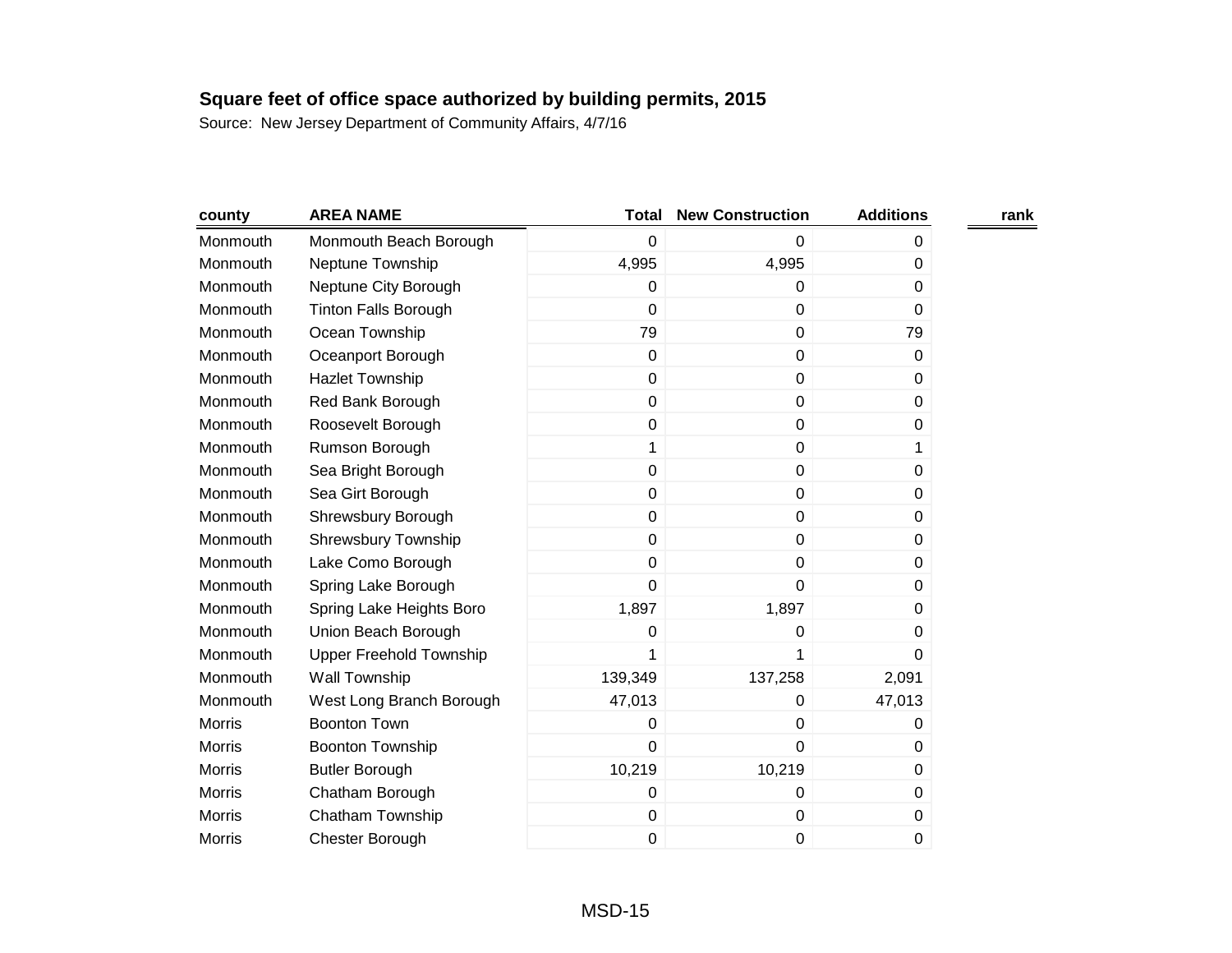| county        | <b>AREA NAME</b>          | <b>Total</b>   | <b>New Construction</b> | <b>Additions</b> | rank |
|---------------|---------------------------|----------------|-------------------------|------------------|------|
| Morris        | <b>Chester Township</b>   | $\mathbf 0$    | $\mathbf 0$             | 0                |      |
| Morris        | Denville Township         | 4,978          | 2,717                   | 2,261            |      |
| Morris        | Dover Town                | 0              | 0                       | 0                |      |
| <b>Morris</b> | East Hanover Township     | 2,434          | $\pmb{0}$               | 2,434            |      |
| Morris        | Florham Park Borough      | 9,490          | 0                       | 9,490            |      |
| Morris        | Hanover Township          | 50,705         | 50,322                  | 383              |      |
| Morris        | Harding Township          | 0              | 0                       | 0                |      |
| <b>Morris</b> | Jefferson Township        | 7,221          | 4,648                   | 2,573            |      |
| Morris        | Kinnelon Borough          | 11,208         | 0                       | 11,208           |      |
| Morris        | Lincoln Park Borough      | 0              | $\pmb{0}$               | 0                |      |
| Morris        | Madison Borough           | $\mathbf 0$    | 0                       | 0                |      |
| Morris        | Mendham Borough           | $\mathbf 0$    | $\pmb{0}$               | 0                |      |
| <b>Morris</b> | Mendham Township          | $\mathbf 0$    | 0                       | 0                |      |
| Morris        | Mine Hill Township        | 20,500         | 20,500                  | 0                |      |
| Morris        | Montville Township        | $\overline{2}$ | 2                       | 0                |      |
| Morris        | Morris Township           | 802            | 0                       | 802              |      |
| Morris        | Morris Plains Borough     | $\mathbf 0$    | $\mathbf 0$             | 0                |      |
| <b>Morris</b> | Morristown Town           | 49,067         | 40,965                  | 8,102            |      |
| Morris        | Mountain Lakes Borough    | 0              | 0                       | 0                |      |
| <b>Morris</b> | Mount Arlington Borough   | $\mathbf 0$    | $\mathbf 0$             | 0                |      |
| Morris        | Mount Olive Township      | $\pmb{0}$      | 0                       | 0                |      |
| Morris        | Netcong Borough           | $\mathbf 0$    | 0                       | 0                |      |
| Morris        | Parsippany-Troy Hills Twp | 86,362         | 37,772                  | 48,590           |      |
| Morris        | Long Hill Township        | 0              | 0                       | 0                |      |
| Morris        | Pequannock Township       | 2,370          | 1,200                   | 1,170            |      |
| Morris        | Randolph Township         | 0              | 0                       | 0                |      |
| Morris        | Riverdale Borough         | 11,227         | 11,227                  | 0                |      |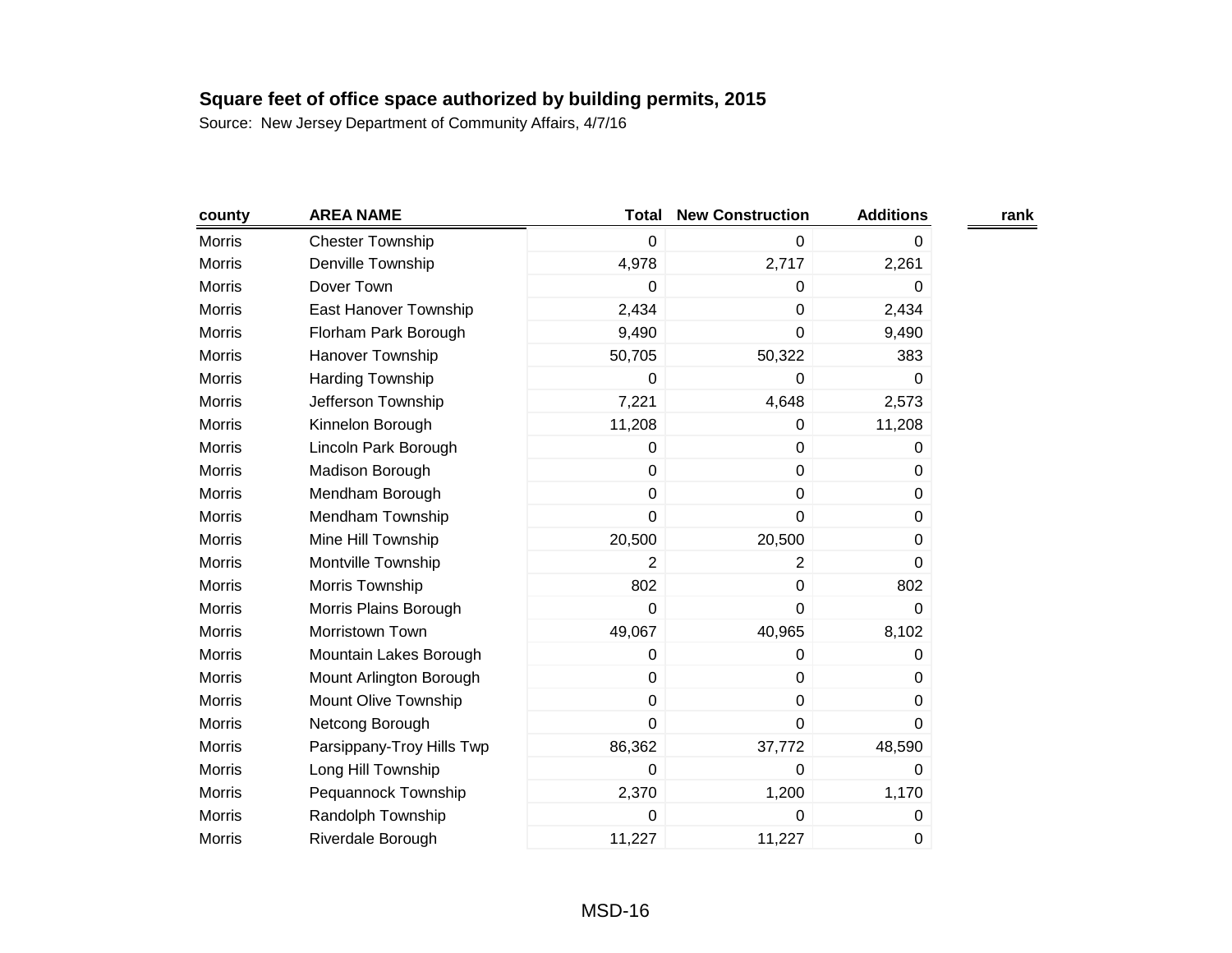| county        | <b>AREA NAME</b>           | <b>Total</b>   | <b>New Construction</b> | <b>Additions</b> | rank |
|---------------|----------------------------|----------------|-------------------------|------------------|------|
| Morris        | Rockaway Borough           | 3,285          | 3,285                   | 0                |      |
| <b>Morris</b> | Rockaway Township          | 2,850          | 2,850                   | 0                |      |
| <b>Morris</b> | Roxbury Township           | 7,335          | 0                       | 7,335            |      |
| Morris        | Victory Gardens Borough    | $\mathbf 0$    | $\mathbf 0$             | 0                |      |
| <b>Morris</b> | <b>Washington Township</b> | 2,970          | 2,970                   | 0                |      |
| <b>Morris</b> | <b>Wharton Borough</b>     | 0              | 0                       | 0                |      |
| Ocean         | Barnegat Light Borough     | $\mathbf 0$    | $\pmb{0}$               | $\mathbf 0$      |      |
| Ocean         | Bay Head Borough           | $\mathbf 0$    | $\mathbf 0$             | 0                |      |
| Ocean         | Beach Haven Borough        | 800            | 800                     | 0                |      |
| Ocean         | Beachwood Borough          | $\mathbf 0$    | $\mathbf 0$             | 0                |      |
| Ocean         | <b>Berkeley Township</b>   | 880            | 880                     | 0                |      |
| Ocean         | <b>Brick Township</b>      | 12,264         | 12,264                  | 0                |      |
| Ocean         | <b>Toms River Township</b> | 62,401         | 62,351                  | 50               |      |
| Ocean         | Eagleswood Township        | $\overline{2}$ | 2                       | 0                |      |
| Ocean         | Harvey Cedars Borough      | 2,681          | 2,681                   | 0                |      |
| Ocean         | Island Heights Borough     | 0              | 0                       | 0                |      |
| Ocean         | Jackson Township           | 7,667          | 7,667                   | 0                |      |
| Ocean         | Lacey Township             | 6,000          | 6,000                   | 0                |      |
| Ocean         | Lakehurst Borough          | 0              | 0                       | 0                |      |
| Ocean         | Lakewood Township          | 245,394        | 213,394                 | 32,000           |      |
| Ocean         | Lavallette Borough         | 6              | 4                       | $\overline{2}$   |      |
| Ocean         | Little Egg Harbor Township | 11,492         | 11,492                  | 0                |      |
| Ocean         | Long Beach Township        | 0              | $\mathbf 0$             | 0                |      |
| Ocean         | Manchester Township        | $\mathbf 0$    | $\pmb{0}$               | 0                |      |
| Ocean         | Mantoloking Borough        | $\mathbf 0$    | $\pmb{0}$               | 0                |      |
| Ocean         | Ocean Township             | $\pmb{0}$      | $\pmb{0}$               | 0                |      |
| Ocean         | Ocean Gate Borough         | $\mathbf 0$    | 0                       | 0                |      |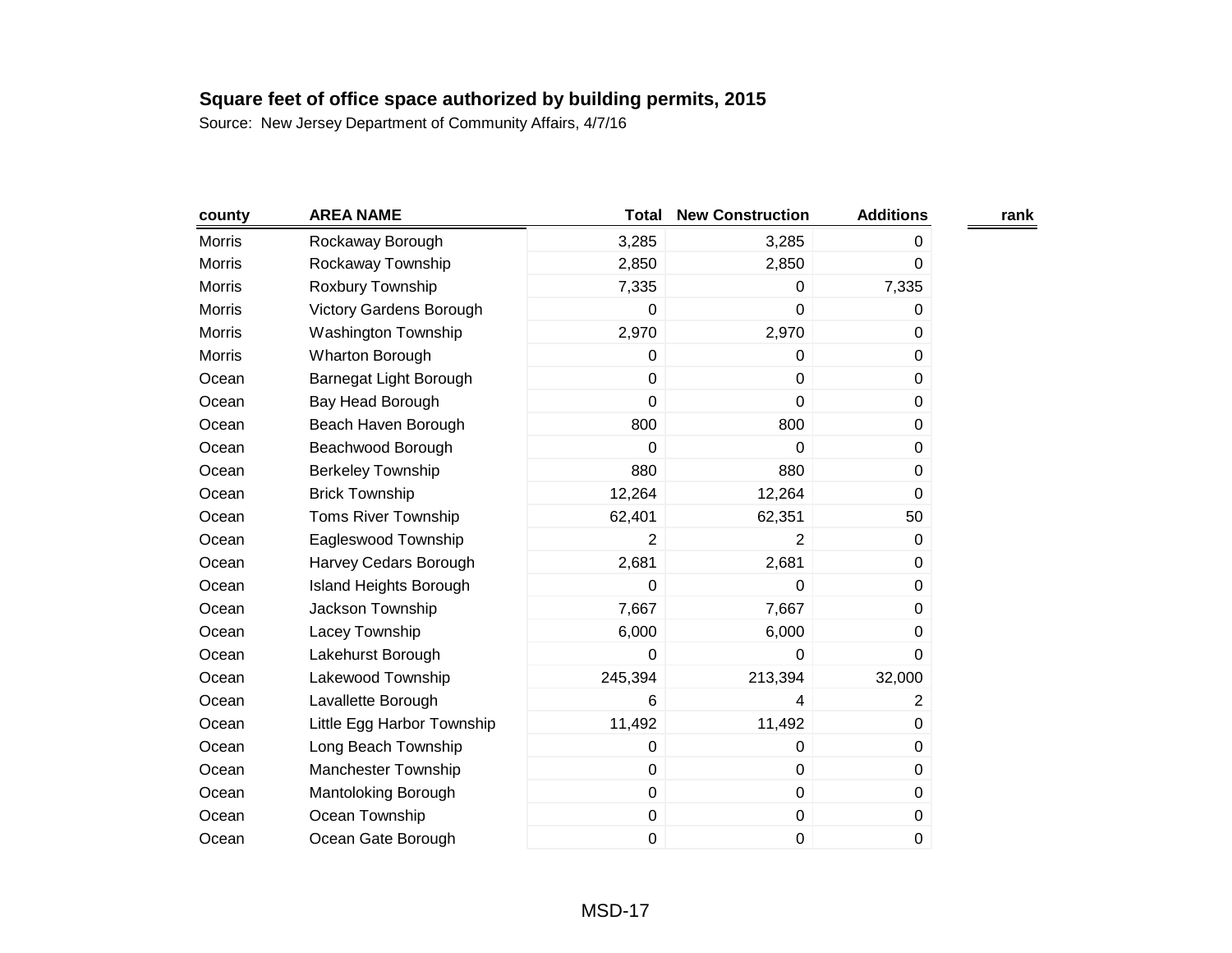| county  | <b>AREA NAME</b>             | <b>Total</b>   | <b>New Construction</b> | <b>Additions</b> | rank |
|---------|------------------------------|----------------|-------------------------|------------------|------|
| Ocean   | Pine Beach Borough           | 0              | 0                       | 0                |      |
| Ocean   | <b>Plumsted Township</b>     | 0              | $\mathbf 0$             | 0                |      |
| Ocean   | Point Pleasant Borough       | 0              | $\pmb{0}$               | 0                |      |
| Ocean   | Point Pleasant Beach Boro    | 0              | $\pmb{0}$               | 0                |      |
| Ocean   | Seaside Heights Borough      | 0              | $\mathbf 0$             | 0                |      |
| Ocean   | Seaside Park Borough         | 0              | 0                       | 0                |      |
| Ocean   | Ship Bottom Borough          | 3,298          | $\pmb{0}$               | 3,298            |      |
| Ocean   | South Toms River Borough     | 0              | $\mathbf 0$             | 0                |      |
| Ocean   | <b>Stafford Township</b>     | $\overline{2}$ | $\overline{2}$          | 0                |      |
| Ocean   | Surf City Borough            | 0              | $\pmb{0}$               | 0                |      |
| Ocean   | <b>Tuckerton Borough</b>     | $\overline{0}$ | $\mathbf 0$             | 0                |      |
| Ocean   | <b>Barnegat Township</b>     | 4,829          | 3,578                   | 1,251            |      |
| Passaic | <b>Bloomingdale Borough</b>  | 0              | 0                       | 0                |      |
| Passaic | <b>Clifton City</b>          | 14,459         | $\mathbf 0$             | 14,459           |      |
| Passaic | Haledon Borough              | 0              | $\pmb{0}$               | 0                |      |
| Passaic | Hawthorne Borough            | 0              | 0                       | 0                |      |
| Passaic | Little Falls Township        | 55,400         | 800                     | 54,600           |      |
| Passaic | North Haledon Borough        | 0              | $\mathbf 0$             | 0                |      |
| Passaic | Passaic City                 | 0              | 0                       | 0                |      |
| Passaic | Paterson City                | 20,950         | 19,715                  | 1,235            |      |
| Passaic | Pompton Lakes Borough        | 0              | 0                       | 0                |      |
| Passaic | Prospect Park Borough        | 0              | 0                       | 0                |      |
| Passaic | Ringwood Borough             | 0              | $\pmb{0}$               | 0                |      |
| Passaic | Totowa Borough               | $\overline{0}$ | $\mathbf 0$             | 0                |      |
| Passaic | Wanaque Borough              | 27,790         | 27,790                  | 0                |      |
| Passaic | Wayne Township               | 116,179        | 0                       | 116,179          |      |
| Passaic | <b>West Milford Township</b> | 4,330          | 0                       | 4,330            |      |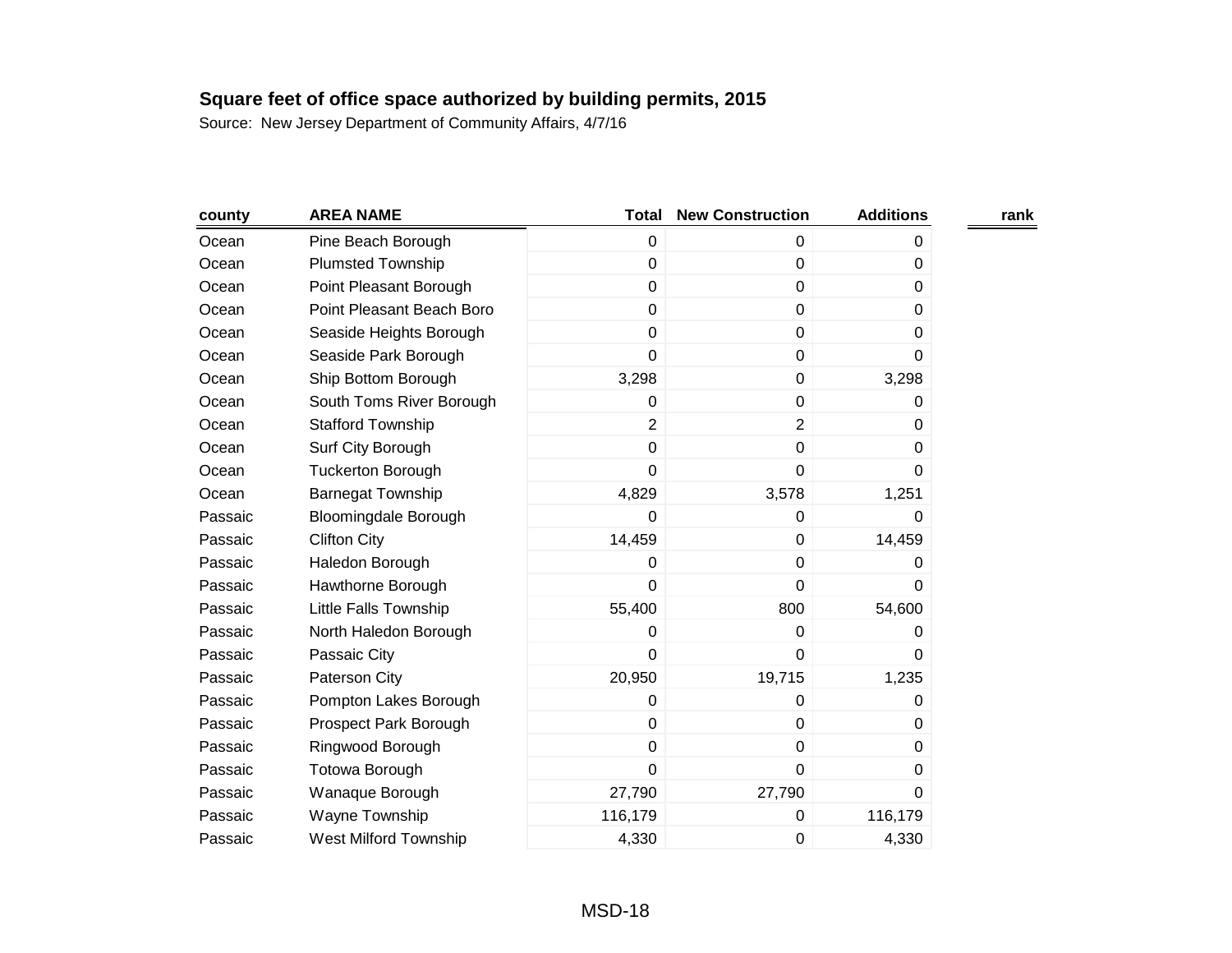| county   | <b>AREA NAME</b>              | <b>Total</b>   | <b>New Construction</b> | <b>Additions</b> | rank |
|----------|-------------------------------|----------------|-------------------------|------------------|------|
| Passaic  | Woodland Park Borough         | 0              | 0                       | 0                |      |
| Salem    | Alloway Township              | 0              | 0                       | 0                |      |
| Salem    | Elmer Borough                 | 3,000          | 3,000                   | 0                |      |
| Salem    | Elsinboro Township            | 0              | 0                       | 0                |      |
| Salem    | Lower Alloways Creek Twp      | 0              | $\pmb{0}$               | 0                |      |
| Salem    | Mannington Township           | 1              | 1                       | $\Omega$         |      |
| Salem    | <b>Oldmans Township</b>       | $\pmb{0}$      | $\pmb{0}$               | 0                |      |
| Salem    | Penns Grove Borough           | 0              | 0                       | $\Omega$         |      |
| Salem    | Pennsville Township           | 5,505          | 4,425                   | 1,080            |      |
| Salem    | Pilesgrove Township           | 0              | 0                       | 0                |      |
| Salem    | Pittsgrove Township           | $\mathbf 0$    | $\mathbf 0$             | 0                |      |
| Salem    | Quinton Township              | $\overline{0}$ | $\pmb{0}$               | $\Omega$         |      |
| Salem    | Salem City                    | 0              | $\pmb{0}$               | 0                |      |
| Salem    | <b>Carneys Point Township</b> | $\overline{0}$ | 0                       | $\Omega$         |      |
| Salem    | Upper Pittsgrove Township     | 5,040          | 5,040                   | $\Omega$         |      |
| Salem    | Woodstown Borough             | 0              | 0                       | 0                |      |
| Somerset | <b>Bedminster Township</b>    | 4,152          | 4,152                   | $\Omega$         |      |
| Somerset | <b>Bernards Township</b>      | 11,788         | 4,968                   | 6,820            |      |
| Somerset | Bernardsville Borough         | 0              | 0                       | 0                |      |
| Somerset | Bound Brook Borough           | $\overline{0}$ | $\mathbf 0$             | 0                |      |
| Somerset | <b>Branchburg Township</b>    | 99,896         | 99,892                  | 4                |      |
| Somerset | <b>Bridgewater Township</b>   | 93,198         | 92,467                  | 731              |      |
| Somerset | Far Hills Borough             | 0              | 0                       | 0                |      |
| Somerset | Franklin Township             | 1              | $\pmb{0}$               | 1                |      |
| Somerset | <b>Green Brook Township</b>   | $\mathbf 0$    | $\mathbf 0$             | $\Omega$         |      |
| Somerset | Hillsborough Township         | 8,192          | 8,192                   | $\boldsymbol{0}$ |      |
| Somerset | Manville Borough              | 0              | 0                       | $\mathbf 0$      |      |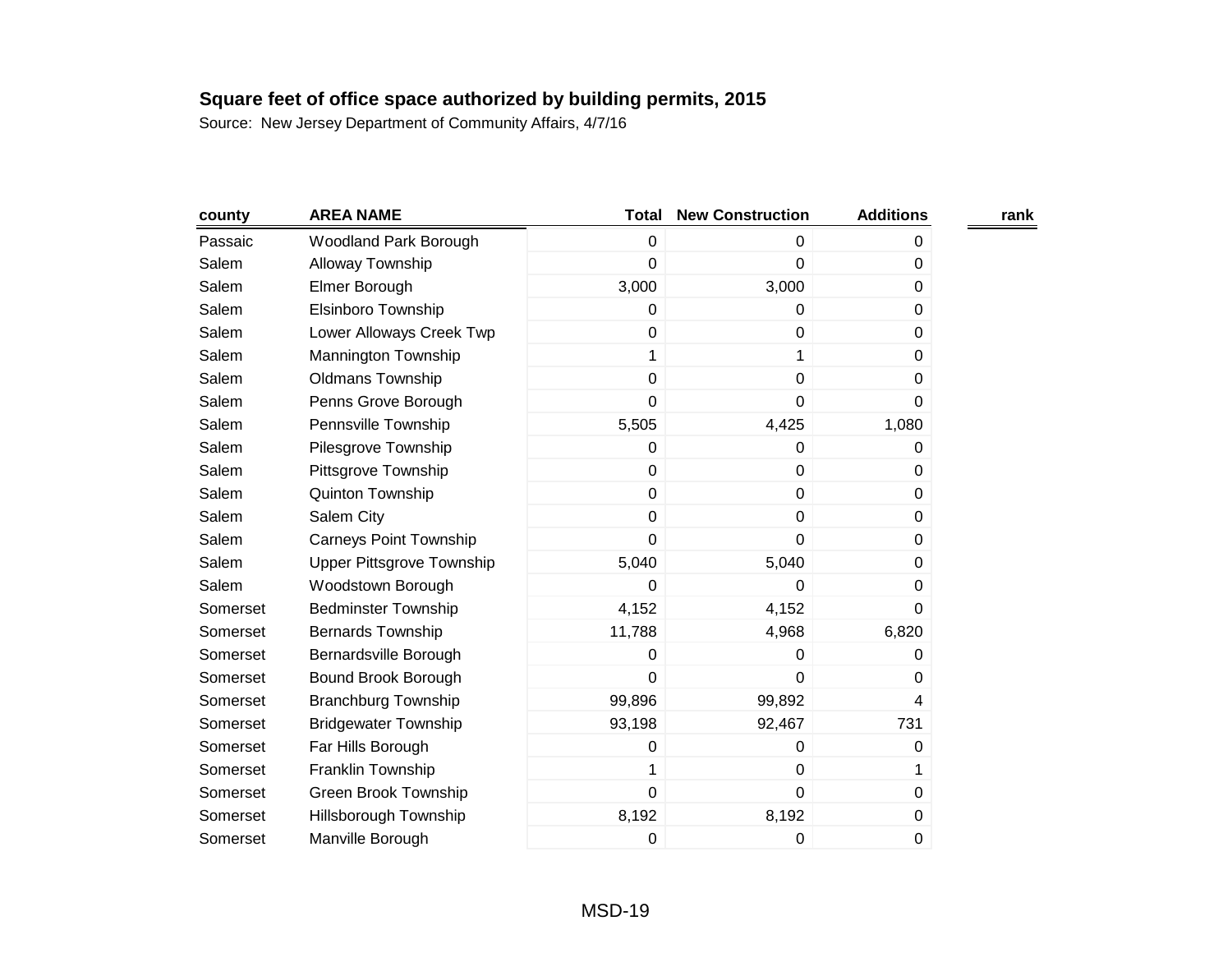| county        | <b>AREA NAME</b>             | <b>Total</b> | <b>New Construction</b> | <b>Additions</b> | rank |
|---------------|------------------------------|--------------|-------------------------|------------------|------|
| Somerset      | Millstone Borough            | $\mathbf 0$  | 0                       | 0                |      |
| Somerset      | Montgomery Township          | 825          | $\pmb{0}$               | 825              |      |
| Somerset      | North Plainfield Borough     | $\mathbf 0$  | 0                       | 0                |      |
| Somerset      | Peapack and Gladstone Boroug | 0            | $\mathbf 0$             | 0                |      |
| Somerset      | Raritan Borough              | 4,608        | 4,608                   | 0                |      |
| Somerset      | Rocky Hill Borough           | 0            | 0                       | 0                |      |
| Somerset      | Somerville Borough           | 1,946        | $\mathbf 0$             | 1,946            |      |
| Somerset      | South Bound Brook Boro       | 0            | 0                       | 0                |      |
| Somerset      | Warren Township              | 85,707       | 85,707                  | 0                |      |
| Somerset      | Watchung Borough             | 0            | 0                       | 0                |      |
| <b>Sussex</b> | Andover Borough              | 0            | $\mathbf 0$             | 0                |      |
| <b>Sussex</b> | Andover Township             | 330          | 0                       | 330              |      |
| <b>Sussex</b> | <b>Branchville Borough</b>   | 5,606        | 5,606                   | 0                |      |
| <b>Sussex</b> | Byram Township               | 923          | 615                     | 308              |      |
| <b>Sussex</b> | Frankford Township           | $\mathbf 0$  | $\mathbf 0$             | $\Omega$         |      |
| <b>Sussex</b> | Franklin Borough             | $\mathbf 0$  | $\pmb{0}$               | 0                |      |
| <b>Sussex</b> | Fredon Township              | 0            | $\mathbf 0$             | 0                |      |
| <b>Sussex</b> | Green Township               | 0            | $\pmb{0}$               | 0                |      |
| <b>Sussex</b> | Hamburg Borough              | $\mathbf 0$  | $\pmb{0}$               | 0                |      |
| <b>Sussex</b> | Hampton Township             | 0            | $\pmb{0}$               | 0                |      |
| <b>Sussex</b> | Hardyston Township           | 0            | $\pmb{0}$               | 0                |      |
| <b>Sussex</b> | Hopatcong Borough            | $\pmb{0}$    | $\pmb{0}$               | 0                |      |
| <b>Sussex</b> | Lafayette Township           | 0            | $\mathbf 0$             | 0                |      |
| <b>Sussex</b> | Montague Township            | $\pmb{0}$    | $\pmb{0}$               | 0                |      |
| <b>Sussex</b> | Newton Town                  | 0            | $\mathbf 0$             | 0                |      |
| <b>Sussex</b> | Ogdensburg Borough           | 45           | $\pmb{0}$               | 45               |      |
| <b>Sussex</b> | Sandyston Township           | $\mathbf 0$  | $\pmb{0}$               | $\mathbf 0$      |      |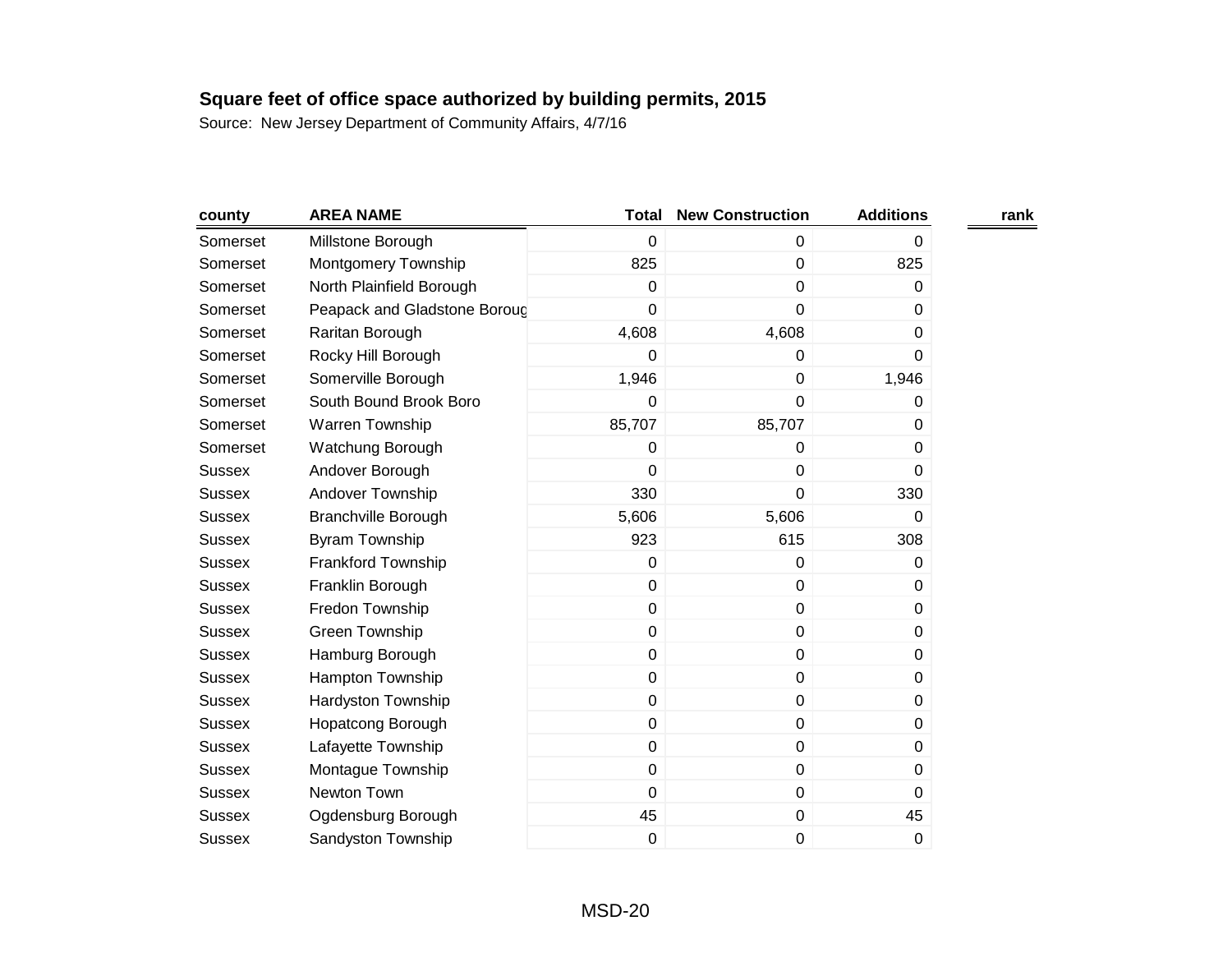| county        | <b>AREA NAME</b>                 | <b>Total</b> | <b>New Construction</b> | <b>Additions</b> | rank |
|---------------|----------------------------------|--------------|-------------------------|------------------|------|
| <b>Sussex</b> | Sparta Township                  | 20,681       | 20,681                  | 0                |      |
| <b>Sussex</b> | Stanhope Borough                 | 0            | 0                       | 0                |      |
| <b>Sussex</b> | Stillwater Township              | 0            | 0                       | 0                |      |
| <b>Sussex</b> | Sussex Borough                   | 0            | $\mathbf 0$             | 0                |      |
| <b>Sussex</b> | Vernon Township                  | 12,500       | 12,500                  | 0                |      |
| <b>Sussex</b> | <b>Walpack Township</b>          | 0            | 0                       | 0                |      |
| <b>Sussex</b> | Wantage Township                 | 0            | $\pmb{0}$               | $\pmb{0}$        |      |
| Union         | <b>Berkeley Heights Township</b> | 0            | 0                       | 0                |      |
| Union         | <b>Clark Township</b>            | 25,304       | 25,304                  | 0                |      |
| Union         | Cranford Township                | 0            | 0                       | 0                |      |
| Union         | <b>Elizabeth City</b>            | 40,612       | 40,612                  | 0                |      |
| Union         | Fanwood Borough                  | 0            | 0                       | 0                |      |
| Union         | Garwood Borough                  | 0            | 0                       | 0                |      |
| Union         | Hillside Township                | 8,771        | 8,771                   | 0                |      |
| Union         | Kenilworth Borough               | 646          | 0                       | 646              |      |
| Union         | <b>Linden City</b>               | 32,887       | 13,036                  | 19,851           |      |
| Union         | Mountainside Borough             | 0            | 0                       | 0                |      |
| Union         | New Providence Borough           | 3,349        | 3,349                   | 0                |      |
| Union         | <b>Plainfield City</b>           | 0            | 0                       | 0                |      |
| Union         | <b>Rahway City</b>               | 0            | $\pmb{0}$               | 0                |      |
| Union         | Roselle Borough                  | 0            | $\pmb{0}$               | 0                |      |
| Union         | Roselle Park Borough             | 0            | $\pmb{0}$               | 0                |      |
| Union         | Scotch Plains Township           | 0            | $\pmb{0}$               | 0                |      |
| Union         | Springfield Township             | 860          | $\pmb{0}$               | 860              |      |
| Union         | <b>Summit City</b>               | 0            | $\mathbf 0$             | 0                |      |
| Union         | Union Township                   | 18,250       | 7,219                   | 11,031           |      |
| Union         | Westfield Town                   | 48,419       | 26,559                  | 21,860           |      |